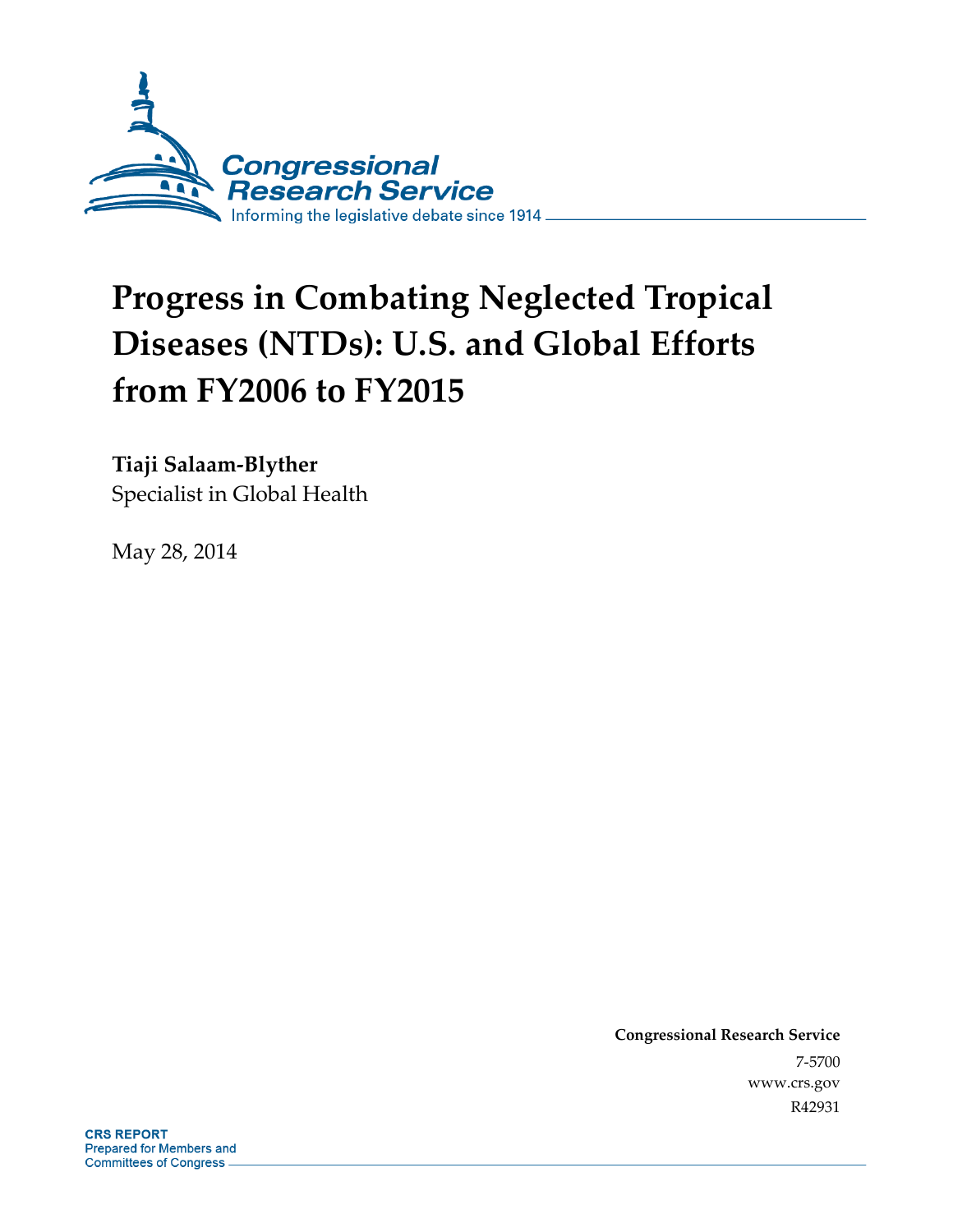## **Summary**

The term "neglected tropical diseases" (NTDs) was coined by the World Health Organization (WHO) in 2003 to describe a set of diseases that are ancient, worsen poverty, and typically impair health and productivity while carrying low death rates. While the use of the term "NTDs" has helped to raise awareness about these long-standing health challenges, its use risks simplifying a complicated health challenge. Some of the diseases are treatable with drugs that can be administered by lay health workers irrespective of disease status, while others require diagnosis and can be treated only by trained health professionals who have access to appropriate equipment, electrical power, and refrigeration (to store the temperature-sensitive therapies).

Neglected tropical diseases primarily plague the poorest people in developing countries. Changes in the environment and population flows, however, make industrialized countries, including the United States, increasingly vulnerable to some NTDs, particularly dengue haemorrhagic fever, which can cause death and has no cure. Health interventions to address the array of NTDs vary, but a common factor to an enduring solution to these illnesses is economic development. Industrialized countries, including the United States, have controlled these diseases in their territories by combining drug treatment with the construction and use of improved sanitation, modernization of agricultural practices, and utilization of improved water systems.

The international community has made substantial progress in combating select NTDs, though some have been tackled more effectively than others. Guinea worm disease, for example, is on the cusp of eradication. More generally, expanding access to mass drug administration is contributing to decreases in prevalence of several NTDs, particularly across Latin America. Despite these advances, WHO cautions that these diseases cannot be banished without improving global access to clean water and sanitation, strengthening local health capacity (veterinary as well as human), and intensifying case detection and management. Making improvements in these areas will require long-term investments that are complex and may entail facing thorny issues such as addressing corruption, transferring ownership of health programs from donors to recipient countries, and evaluating the impact of political and economic policies on health programs (e.g., international lending requirements).

The United States has played an important role in combating NTDs. Congressional interest in NTDs has been growing. Appropriations for NTD programs have steadily increased from \$15 million in FY2006 to \$100 million in FY2014. In May 2014, President Barack Obama announced that the U.S. Agency for International Development (USAID) had supported the delivery of the one billionth NTD treatment and had reached nearly half a billion people. The Administration requested \$86.5 million to support NTD programs in FY2015. Between FY2006 and FY2012, U.S. funding has supported the delivery of nearly 585 NTD treatments, reaching 258 million people. This report discusses the prevalence of NTDs, U.S. and global actions to address them, and options the  $113<sup>th</sup>$  Congress might consider. For additional background on NTDs, including photographs and discussions about transmission of NTDs, descriptions of activities to combat NTDs by other agencies, and additional policy issues, see CRS Report R41607, *Neglected Tropical Diseases: Background, Responses, and Issues for Congress*.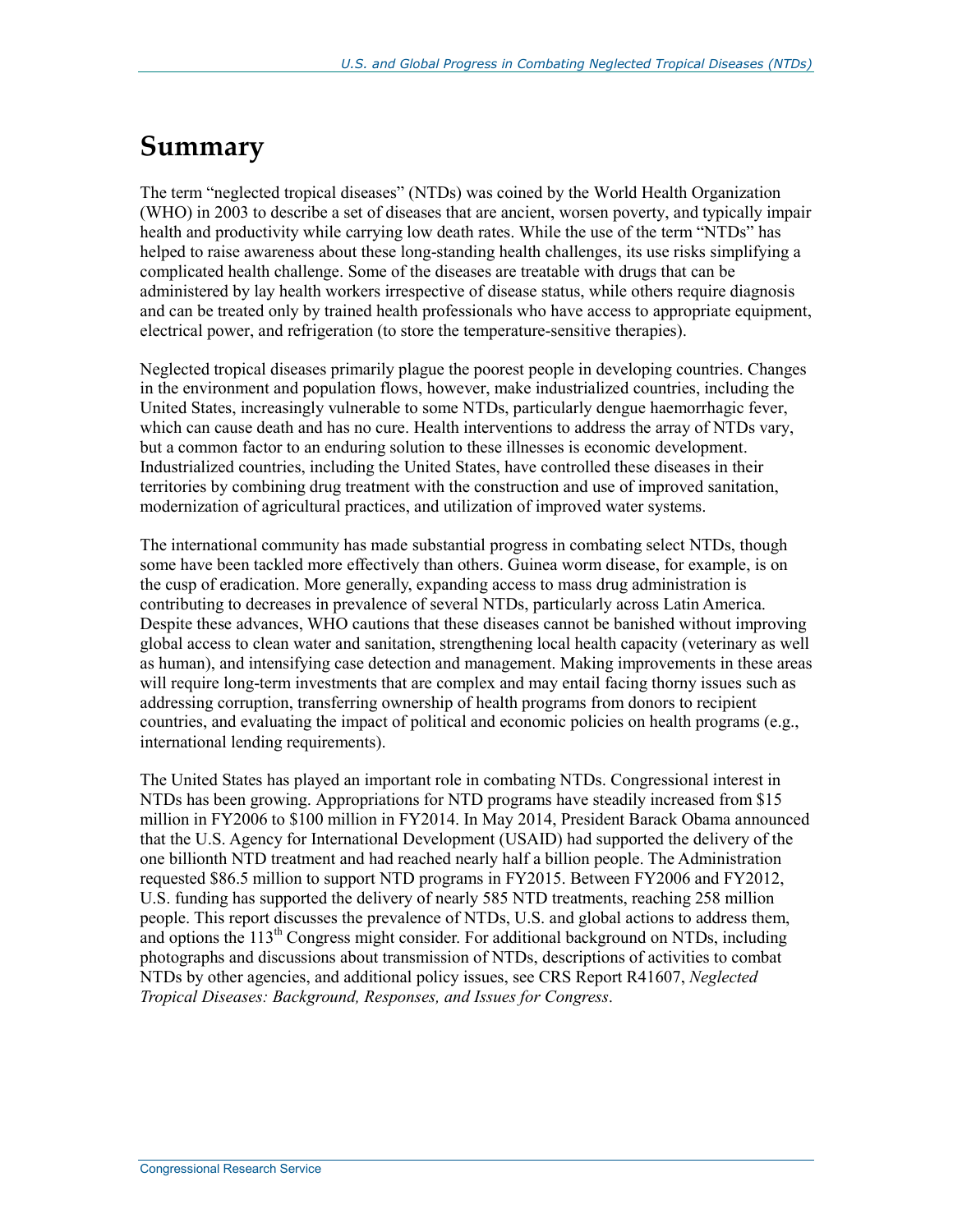# **Contents**

### **Figures**

### **Tables**

## **Appendixes**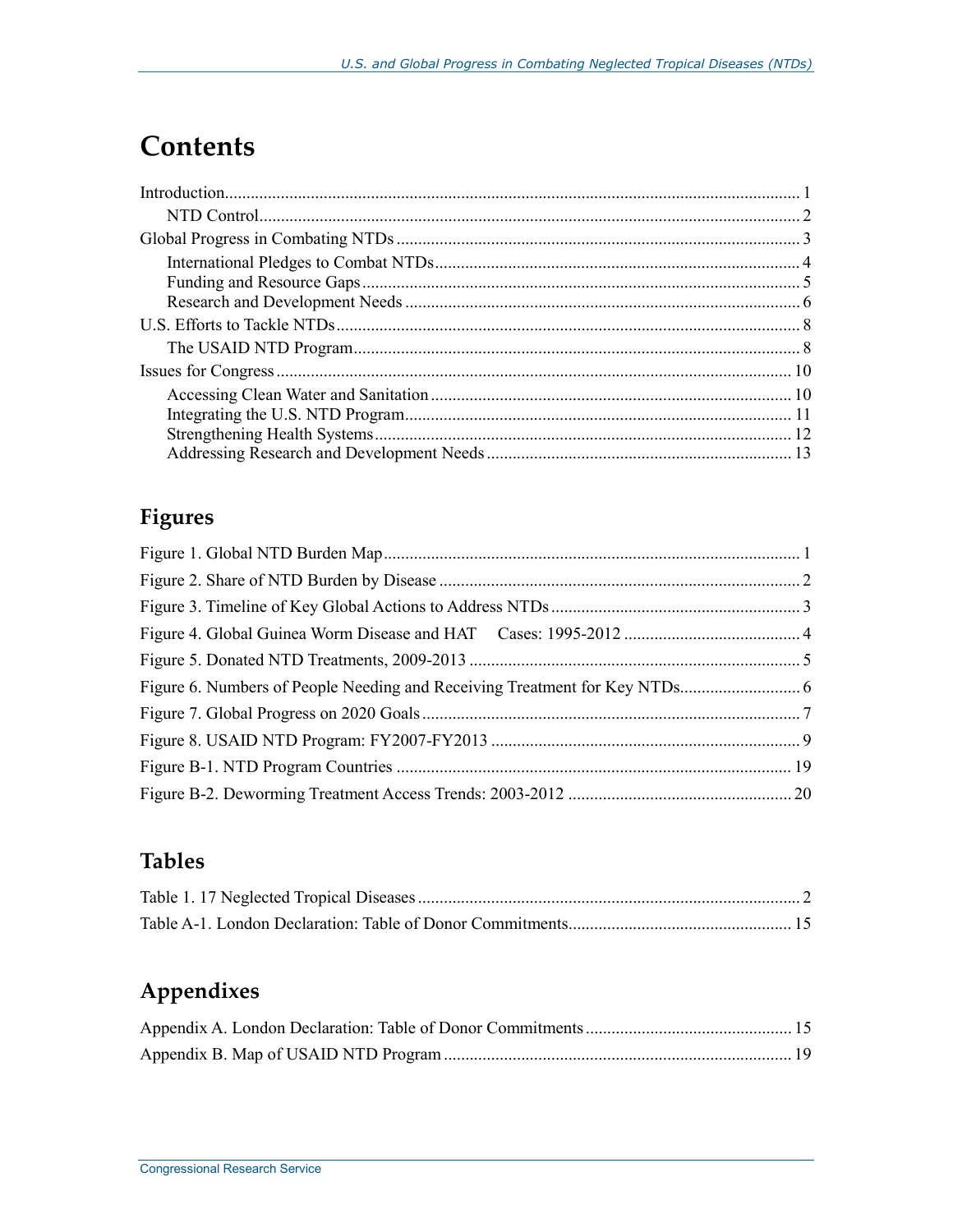### **Contacts**

|--|--|--|--|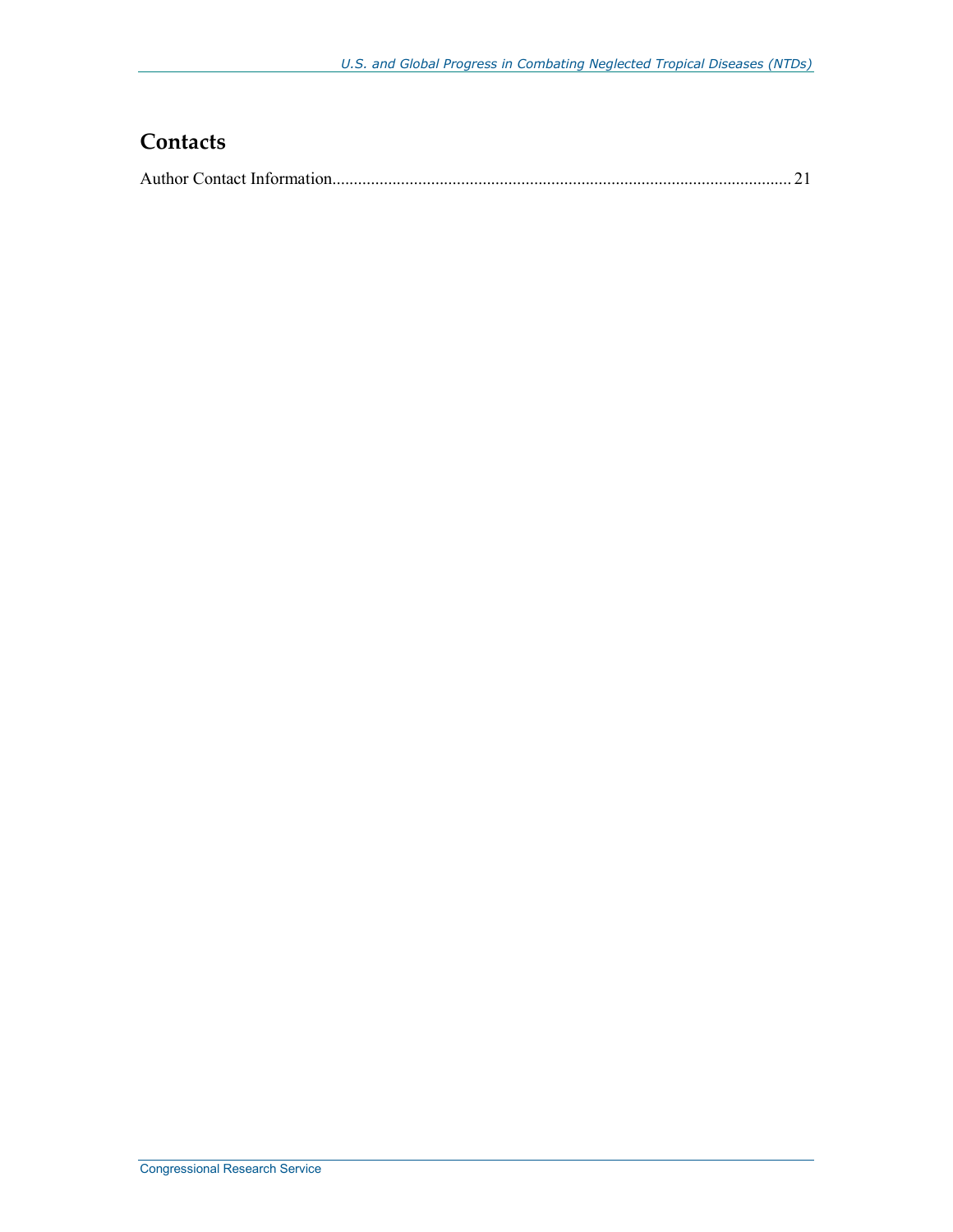# **Introduction**

Over the past decade, global health has become a priority in U.S. foreign policy, and U.S. appropriations for global health-related efforts have more than tripled. Neglected tropical diseases  $(NTDs)$  have become an important part of these efforts.<sup>1</sup> Congressional appropriations for NTDs have grown from \$15 million in FY2006 to \$100 million in FY2014. The Administration requested \$86.5 million to support NTD programs in FY2015. Heightened congressional interest in combating NTDs has been reflected not only in higher appropriation levels but also in the development of caucuses on these issues. In October 2009, the House Malaria Caucus expanded its purview to include NTDs, and in September 2012, the Senate Malaria Caucus did the same.

Tropical diseases encompass all diseases that occur solely, or principally, in the tropics. Of these, the World Health Organization (WHO) describes 17 as "neglected," since resources for curing, controlling, and researching improved treatments for these were limited until recently. The 17 NTDs are found mostly among the poorest people in 149 countries and territories (**Figure 1**), primarily where access to clean water, sanitation, and health services is limited. Some NTDs are transmitted by people; others are spread by vectors like snails, flies, or mosquitoes; and several others proliferate in soil or water. Among the 17 NTDs, 7 account for roughly 90% of the global NTD burden (**Table 1**). These are the three soil-transmitted helminths (intestinal worms), schistosomiasis (snail fever), lymphatic filariasis (elephantiasis), trachoma, and onchocerciasis (river blindness). Intestinal worms, or STH, account for roughly 80% of the seven most common NTDs (**Figure 2**).



#### **Figure 1. Global NTD Burden Map**

**Source:** Adapted by CRS from Uniting to Combat NTDs, http://unitingtocombatntds.org/sites/default/files/ resource file/ntd event burden map updated.pdf, May 6, 2014.

<sup>1</sup> For additional background information on NTDs, see CRS Report R41607, *Neglected Tropical Diseases: Background, Responses, and Issues for Congress*, by Tiaji Salaam-Blyther.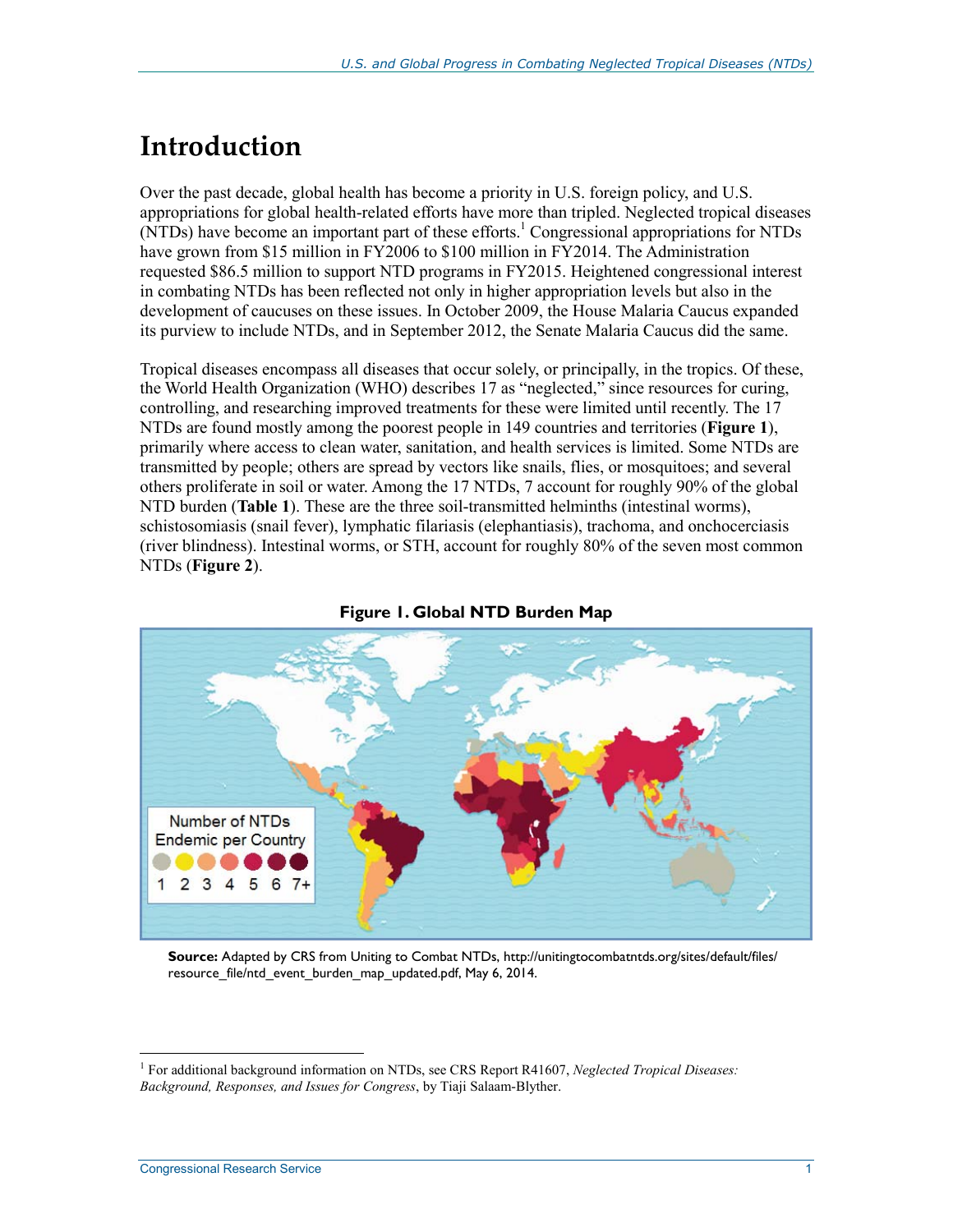| Seven Most Common NTDs (90% of all NTDs) | <b>Other NTDs</b>                                 |
|------------------------------------------|---------------------------------------------------|
| Lymphatic Filariasis (Elephantiasis)     | <b>Buruli Ulcer</b>                               |
| Onchocerciasis (River Blindness)         | Chagas Disease                                    |
| Schistosomiasis (Snail Fever)            | Cysticercosis/Taeniasis                           |
| Soil-Transmitted Helminthiases (STH)     | Dengue                                            |
| • Hookworm                               | Dracunculiasis (Guinea worm disease)              |
| • Whipworm                               | Echinococcosis                                    |
| • Roundworm                              | Foodborne Trematode Infections                    |
| <b>Trachoma</b>                          | Human African Trypanosomiasis (Sleeping Sickness) |
|                                          | Leishmaniasis                                     |
|                                          | Leprosy                                           |
|                                          | <b>Rabies</b>                                     |
|                                          | Yaws                                              |

**Table 1. 17 Neglected Tropical Diseases** 

**Source:** Created by CRS from WHO website on NTDs, http://www.who.int/neglected\_diseases/diseases/en/, November 7, 2012.

### **NTD Control**

NTD control efforts are grouped into two categories: those that require individual treatment and those that can be addressed by mass drug administration (MDA). Several NTDs can be addressed through MDA, when an entire community with known cases is treated irrespective of individual disease status.<sup>2</sup> Of the 17 NTDs, 8 can be treated with MDA. These include the seven most common NTDs as well as foodborne trematode infections.<sup>3</sup>

#### **Figure 2. Share of NTD Burden by Disease**



**Source:** Adapted by CRS from WHO fact sheets on NTDs. WHO, "Sustaining The Drive To Overcome The Global Impact Of Neglected Tropical Diseases," *Second WHO Report on Neglected Tropical Diseases*, 2013.

common NTDs can be treated with MDA, complex transmission cycles complicate efforts to eliminate or eradicate<sup>4</sup> them. STH, for example, is contracted through contact with or ingestion of

1

Although the seven most

<sup>2</sup> WHO, "Sustaining The Drive To Overcome The Global Impact Of Neglected Tropical Diseases," *Second WHO Report on Neglected Tropical Diseases*, 2013, pp. 114.

<sup>&</sup>lt;sup>3</sup> Ibid., pp. 18-106.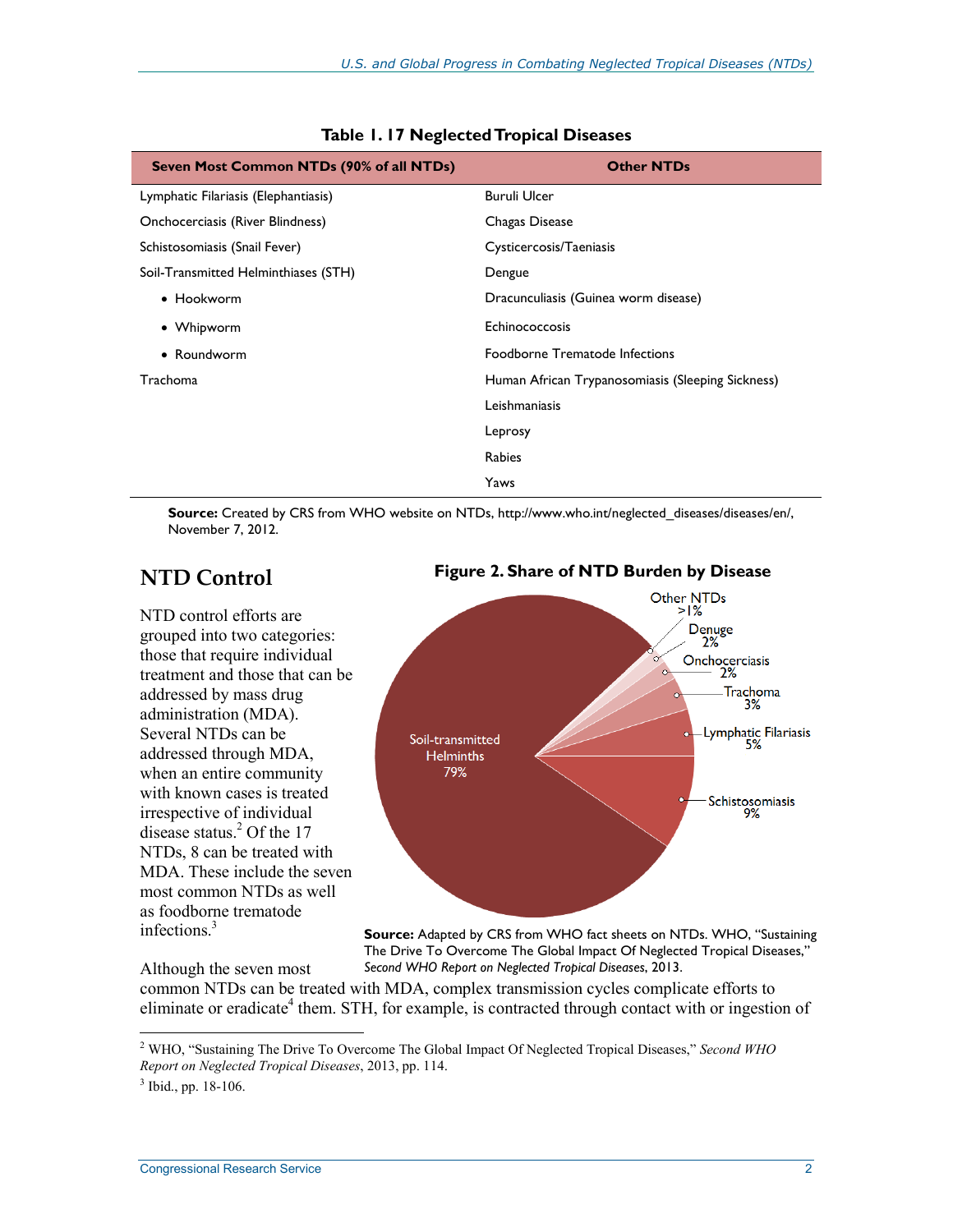worm eggs that lie in soil. The eggs are deposited in the soil through fecal matter and can remain there for several years. Access to adequate sanitation facilities is a critical component of interrupting the STH transmission cycle, as the STH medicines kill the adult worms, but not the eggs. Due to the limitations of drugs, WHO recommends a five-pronged strategy:<sup>5</sup>

- mass drug administration
- innovative and intensified diseasemanagement;
- vector control and pesticide management;
- safe-drinking water, basic sanitation and hygiene services, and education; and
- veterinary public-health services.

# **Global Progress in Combating NTDs**

Since WHO coined the phrase "neglected tropical diseases" in 2003, global efforts to address these ailments have accelerated. In 2007, WHO released the *Global Plan to Combat Neglected Tropical Diseases*, which outlined several goals and targets to reach by 2015 for global control, elimination, and eradication of NTDs (Figure 3).<sup>6</sup> In 2012, WHO released a report, widely known as the *Roadmap*, which highlighted progress in reaching the 2015 goals and established new ones for 2020.7 One year later, it released a report outlining progress in achieving the 2020 goals, as described in the *Roadmap*.

According to the reports, guinea worm disease has been nearly eliminated and was endemic in only four countries by 2012: Chad, Ethiopia, Mali, and South Sudan.

#### **Figure 3. Timeline of Key Global Actions to Address NTDs**



**Source: Created by CRS.** 

<sup>(...</sup>continued)

<sup>4</sup> *Eradicate* means to end all transmission of a disease worldwide by exterminating the agent. *Eliminate* means to reduce transmission of a disease (not necessarily zero) with the aim of interrupting the transmission cycle.

<sup>5</sup> WHO, "Sustaining The Drive To Overcome The Global Impact Of Neglected Tropical Diseases," *Second WHO Report on Neglected Tropical Diseases*, 2013, p. 113-129.

<sup>6</sup> WHO, *Global Plan to Combat Neglected Tropical Diseases 2008-2015*, 2007.

<sup>7</sup> Ibid., *Accelerating Work to Overcome the Global Impact of Neglected Tropical Diseases: A Roadmap for Implementation*, 2012.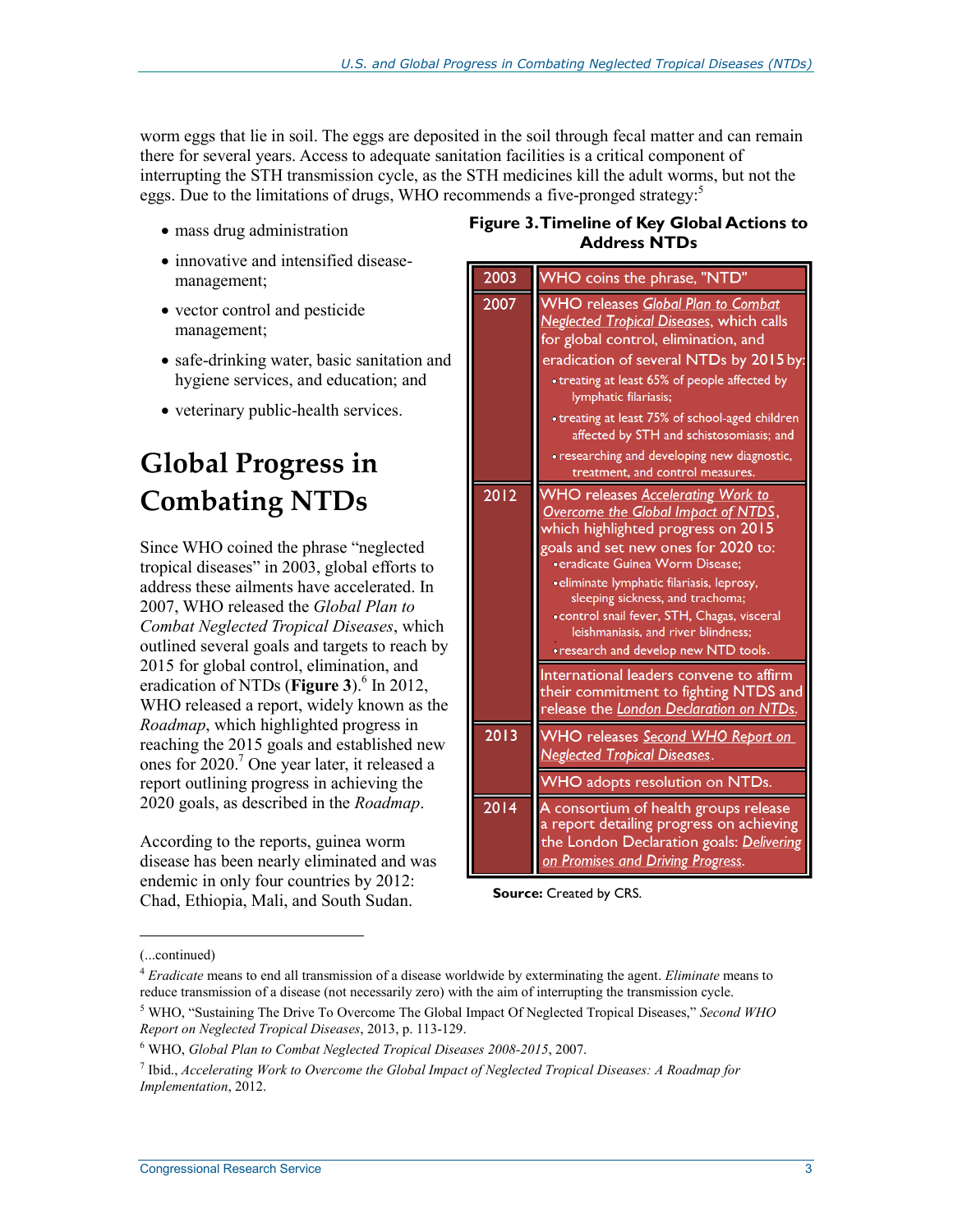Nearly 97% of the 542 cases identified in 2012 occurred in South Sudan, where instability remains a key threat to eradication. Since the 2012 report was released, WHO has noted further progress in addressing guinea worm disease, with 148 cases reported in 2013 and only 10 cases reported from January 1, through April 30, 2014.<sup>8</sup> WHO has also since noted progress in other areas. Annual sleeping sickness cases, for example, fell by more than 70% from 1995 through 2012 (**Figure 4**).9



**Figure 4. Global Guinea Worm Disease and HAT Cases: 1995-2012** 

**Source:** Created by CRS from WHO, *Accelerating Work to Overcome the Global Impact of Neglected Tropical Diseases: A Roadmap for Implementation*, 2012, p. 76 and WHO, *Control and Surveillance of Human African Trypanosomiasis*, WHO Technical Report Series, Number 984, 2013, pp. 16 and 18.

### **International Pledges to Combat NTDs**

In January 2012, representatives from endemic countries, the private sector, and donor nations convened in London, England, to affirm their commitment to combatting NTDs. Participants signed the *London Declaration on Neglected Tropical Diseases*, which highlighted the role each signatory would play in reaching the 2020 goals outlined in the *Roadmap*. **Appendix A** lists donor commitments.10 These pledges included the following:

<sup>8</sup> WHO, *Reaching WHO Roadmap Targets Is Top Priority In A Changing NTD Landscape*, press release, May 1, 2014.

<sup>9</sup> WHO, *Control and Surveillance of Human African Trypanosomiasis*, WHO Technical Report Series, Number 984, 2013, pp. 16 and 18.

 $10$  http://www.unitingtocombatntds.org/downloads/press/ntd\_event\_table\_of\_commitments.pdf.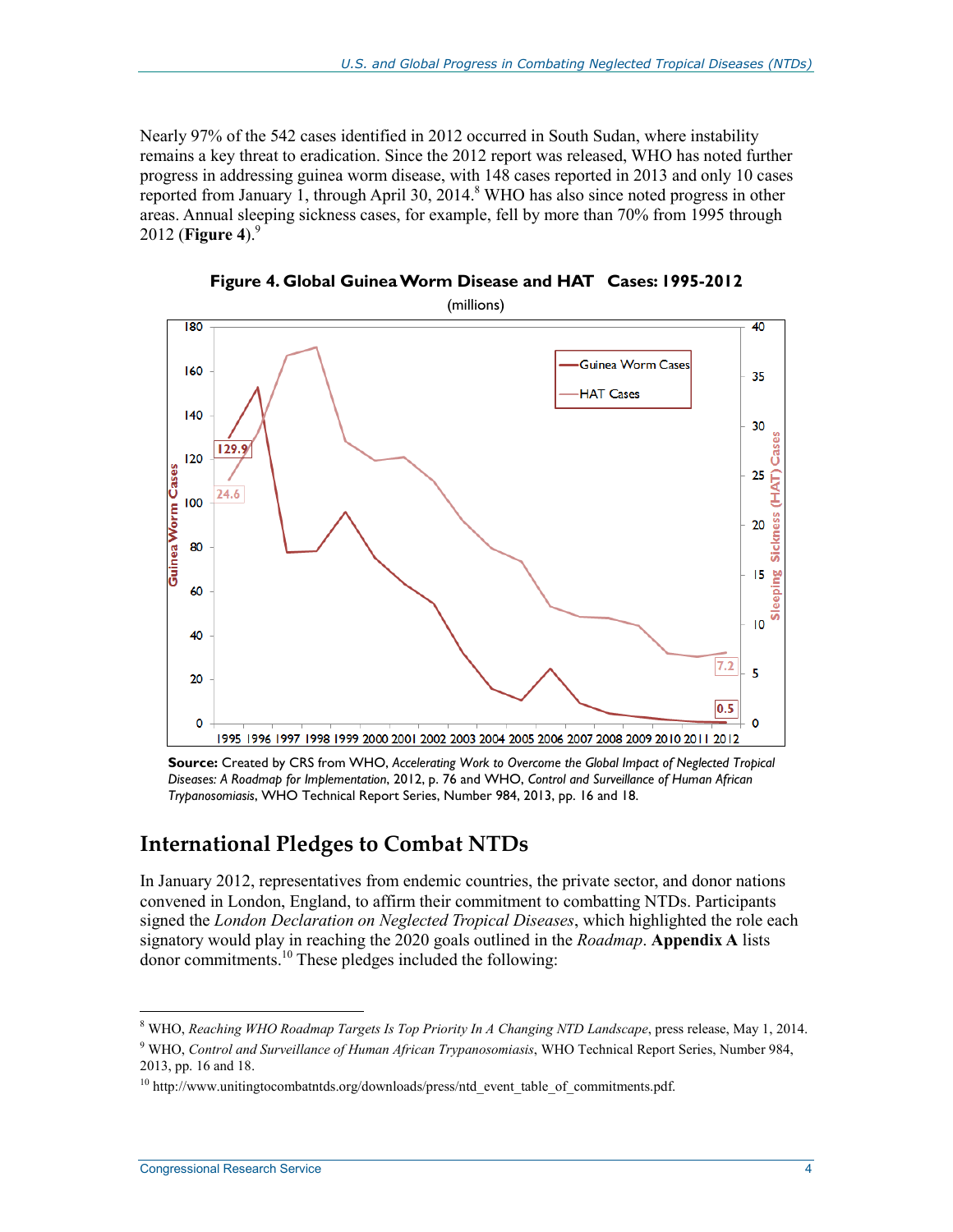- \$785 million (includes preexisting commitments) to strengthen drug distribution and program implementation;
- 1.4 billion drug treatments annually;
- access to drug compound libraries to identify new treatments;
- increased financial support for NTD programs (some of which amended previous commitments to ongoing efforts), such as:
- commitments by the governments of Bangladesh, Brazil, Mozambique, and Tanzania to devote political and financial resources to combat endemic NTDs.

### **Funding and Resource Gaps**

Annual donations of NTD treatments have continued to grow (**Figure 5**). In 2013, donors provided nearly 1.35 billion NTD treatments, up from 995 million in 2011. Nonetheless, these treatments are expected to reach only 36% of those who need them, with some 1.4 billion people lacking access. $\frac{11}{11}$  Treatment access rates vary per disease and region. For example, roughly 37% of children with STH in need of deworming received treatment in 2012 (**Figure 6**).<sup>12</sup> Regional treatment rates ranged from 7% in the Middle East to 47% in Southeast Asia.<sup>13</sup>

Pharmaceutical companies have donated sufficient supplies of medicines for most NTDs, yet a \$1.4 billion funding gap persists. $^{14}$  Health analysts assert that an additional \$200 million is needed annually between 2014

<u>.</u>



**Source:** Adapted by CRS from Uniting to Combat NTDs, *Delivering on Promises and Driving Progress*, 2014, p. 14.

<sup>11</sup> Uniting to Combat NTDs, *Delivering on Promises and Driving Progress*, 2014, p. 9.

<sup>12</sup> WHO, "Preventive Chemotherapy, Planning, Requesting Medicines, and Reporting," *Weekly Epidemiological Record*, (February 21, 2014), Number 8, Volume 89, pages 61-72.

<sup>&</sup>lt;sup>13</sup> WHO, "Soil-transmitted helminthiases: number of children treated in 2012," Weekly Epidemiological Record, 2014, volume 89, number 13, pp. 133-140.

<sup>14</sup> Uniting to Combat NTDs, *Delivering on Promises and Driving Progress*, 2014, p. 18.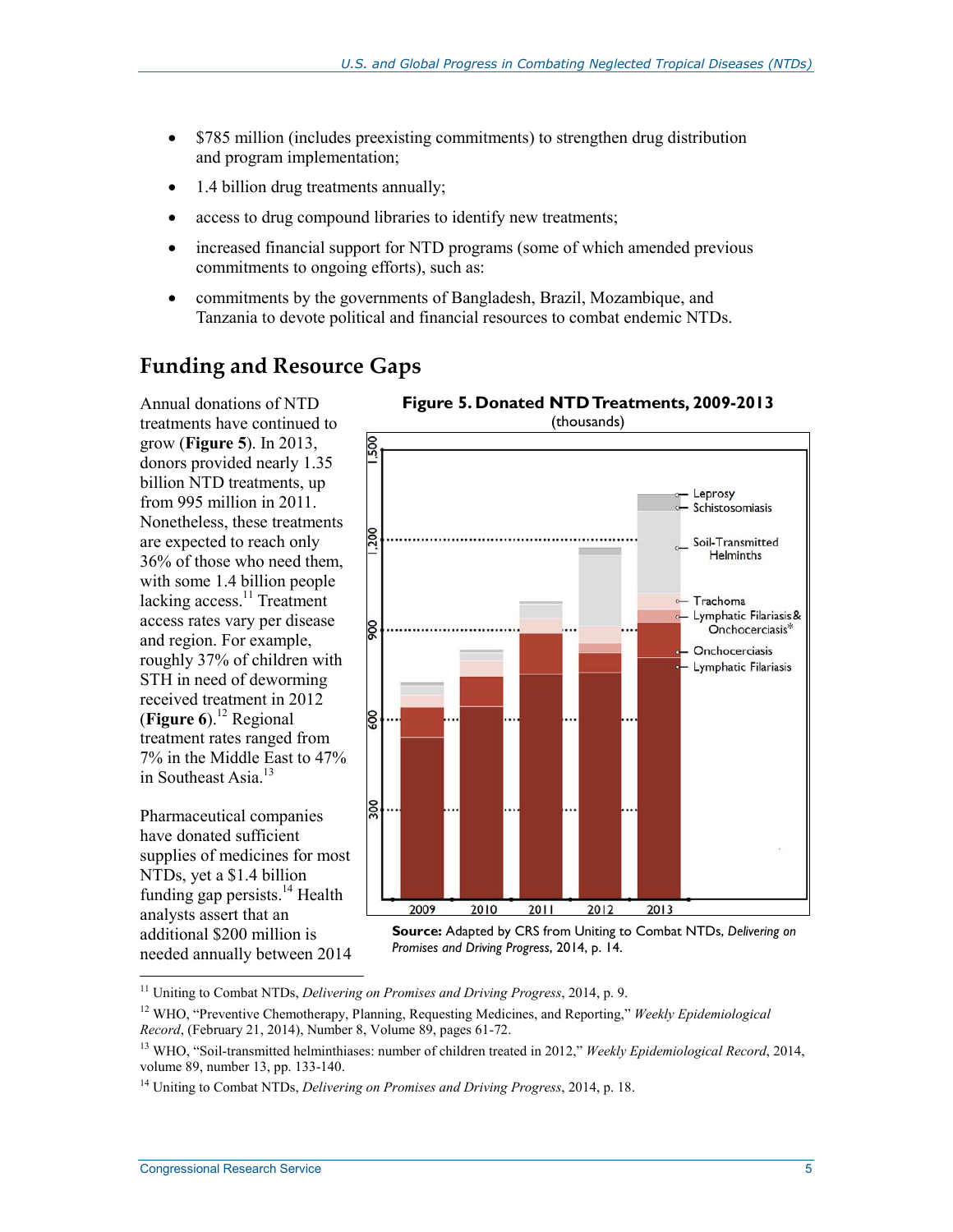and 2020 to deliver the donated drugs and meet other programming costs. The \$1.4 billion does not include additional resources needed for research and development (R&D) of new treatments, vaccines, and testing supplies.



**Figure 6. Numbers of People Needing and Receiving Treatment for Key NTDs** 

### **Research and Development Needs15**

NTD experts maintain R&D is vital. Some observers are troubled by emerging evidence that hookworm, one of the STHs (that comprise 80% of all NTDs), may be developing resistance to existing medication.<sup>16</sup> In addition, the international community cannot meet  $2020$  goals with existing tools (**Figure 7**). There is an urgent need for additional drug treatments and vaccines for those NTDs that are difficult to treat, are costly to manage, and can have severe clinical outcomes if left untreated.17 These are Buruli ulcer, Chagas disease, human African trypanosomiasis, the leishmaniases, leprosy and yaws. Given the complexity of these diseases, patients must be seen at well-equipped health facilities by well-trained, specialized technicians; these types of facilities may not be available in many of the affected countries. Additionally, exposed populations need to

**Source:** WHO, "Preventive Chemotherapy, Planning, Requesting Medicines, and Reporting," *Weekly Epidemiological Record*, (February 21, 2014), Number 8, Volume 89, pages 61-72.

<sup>&</sup>lt;sup>15</sup> Judith Glassgold, former Specialist in Health Policy, contributed to this section.

<sup>&</sup>lt;sup>16</sup> Hotez, Peter "Mass Drug Administration and Integrated Control for the World's High-Prevalence Neglected Tropical Diseases," *Clinical Pharmacology & Therapeutics*, vol. 85, no. 6 (June 2009), pp. 659-664.

<sup>17</sup> WHO, "Sustaining The Drive To Overcome The Global Impact Of Neglected Tropical Diseases,*" Second Report on Neglected Tropical Diseases*, 2013, p. 119.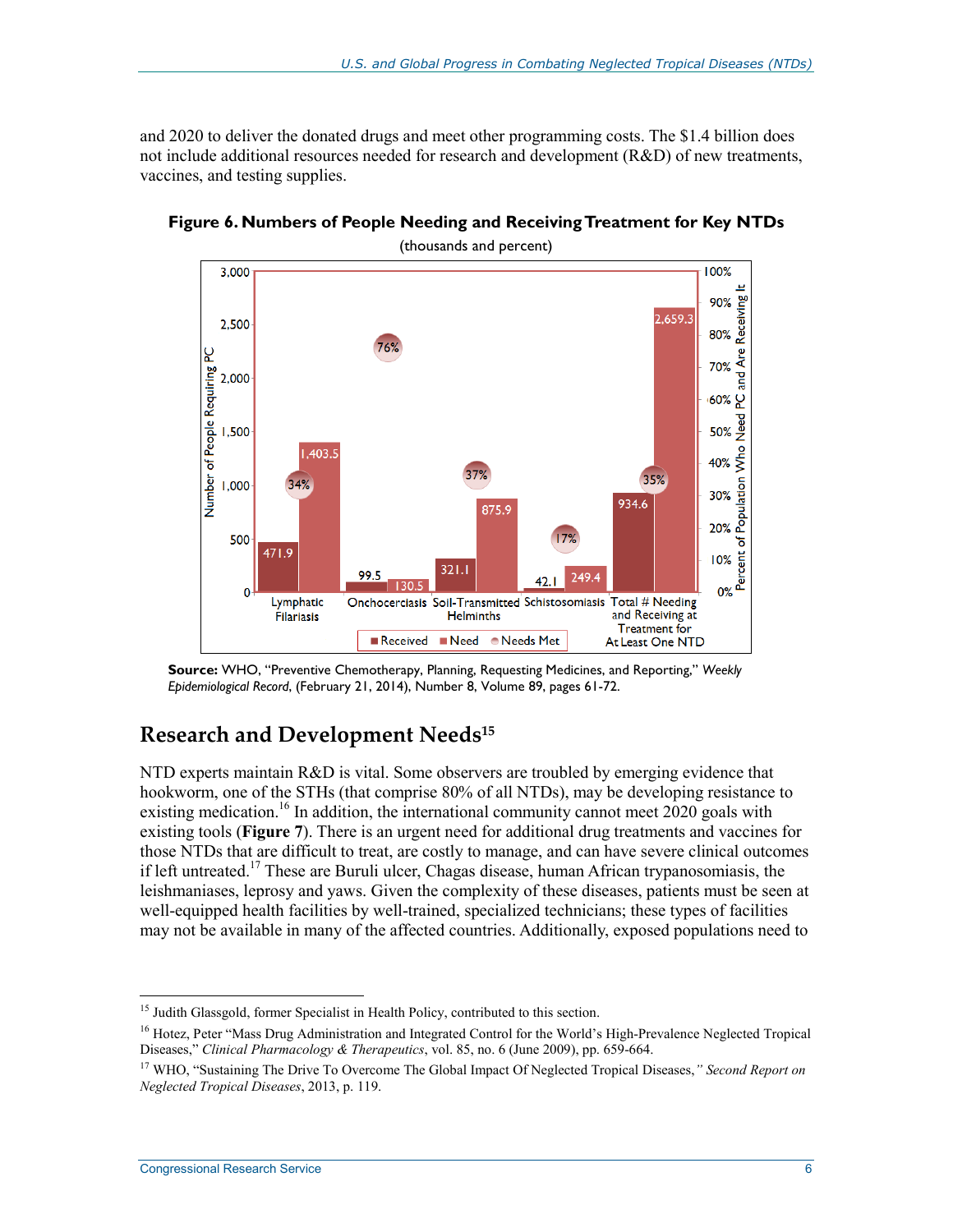be systematically screened because these diseases are generally asymptomatic during the periods when treatments would be most effective and carry the least dangerous side-effects.<sup>1</sup>

In addition to the above-mentioned diseases, dengue has become a growing global health problem.<sup>19</sup> Dengue is the leading cause of serious illness and death among children in some Asian and Latin American countries. More than 2.5 billion people are now at risk of infection, close to 40% of the world's population. Of these, between 50 million and 100 million contract the disease annually. Before 1970, only nine countries had experienced severe dengue epidemics. The disease is now endemic in more than 100 countries. Dengue has been detected in a number of U.S. states and territories, including Florida, Texas, and Puerto Rico.<sup>20</sup> There is no specific treatment or vaccine for dengue, which can lead to death if left untreated. Early detection and proper care can reduce fatality rates from about 20% to less than 1%.



**Figure 7. Global Progress on 2020 Goals** 

**Source:** Adapted by CRS from Uniting to Combat NTDs, October 25, 2012.

**Notes:** "Possible progress with existing tools" predicts advancement of elimination and control efforts without development of new tools. "Possible progress with new tools" predicts advancements that could be made if new tools were developed, such as more effective treatments and vaccines.

\* Guinea worm disease is targeted for eradication.

**Acronyms:** Lymphatic Filariasis (LF), Human African Trypanosomiasis (HAT), Soil-Transmitted Helminths (STH).

Congress has taken steps to encourage drug development for certain diseases; some NTDs are among them. Two pieces of legislation established a framework for incentivizing drugs for rare diseases or disorders: The Orphan Drug Act of 1983, P.L. 97-414, followed by the Rare Diseases

<sup>18</sup> Ibid., p. 116.

<sup>&</sup>lt;sup>19</sup> Information in this paragraph was summarized from WHO, *Dengue and Severe Dengue*, fact sheet, number 117, November 2012.

<sup>20</sup> G. Vaidyanathan, "Dengue Re-emerges in the U.S., Spurring Race for Vaccine," *New York Times,* June 28, 2012; M. McKenna, "Dengue, aka 'Breakbone Fever,' is back," *Slate,* December 12, 2012. See also, Centers for Disease Control and Prevention http://diseasemaps.usgs.gov/del\_us\_human.html.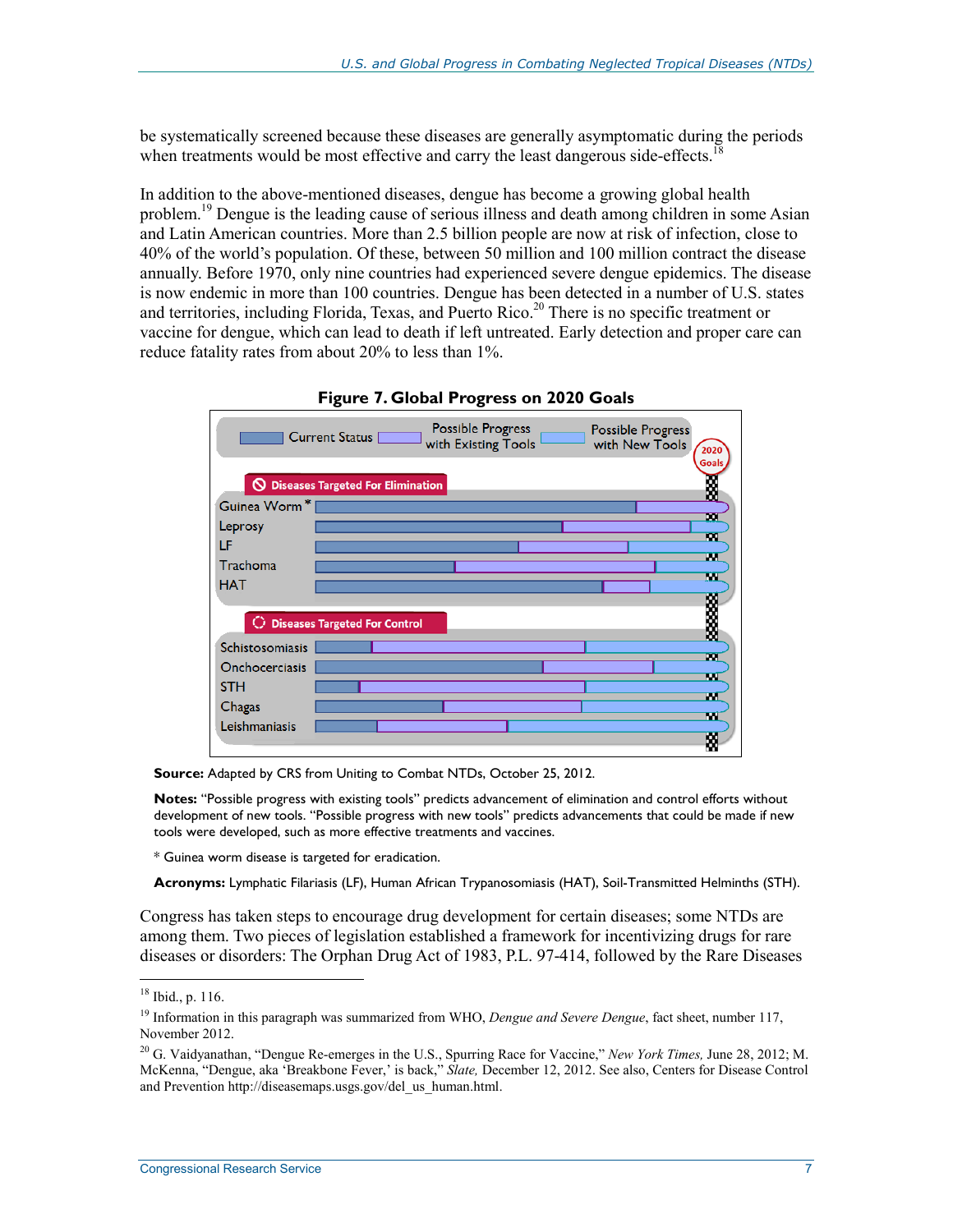Act of 2002, P.L. 107-280. These acts defined rare diseases or disorders as those that affect fewer than 200,000 individuals in the United States. This definition includes NTDs and other rare or orphan conditions.<sup>21</sup> Through these programs, 26 drugs received a new drug approval (NDA) or a biologic license application in  $2012^{22}$ 

The FDA Amendments Act of 2007 (P.L. 110-85) created a priority review voucher (PRV) to incentivize the development of drugs and biologic products for tropical diseases. The applicant would receive a voucher at the time of approval of certain tropical disease products that "offer major advances in treatment where no adequate therapy exists.<sup>23</sup> This voucher would allow the applicant a priority review of another drug product. This voucher could be transferred (sold) to one other sponsor. The draft guidance issued by the FDA describes the diseases and conditions covered by the PRV.

The act also permits the Secretary to designate other diseases by regulation, which could include "any infectious disease for which there is no significant market in developed nations and that disproportionately affects poor and marginalized populations....<sup>24</sup> The list includes tropical diseases beyond the 17 NTDs, namely cholera, malaria, and tuberculosis (TB). At the same time, the act excludes some NTDs listed by WHO, including rabies, cysticercosis/taeniasis, and Chagas disease.

## **U.S. Efforts to Tackle NTDs**

A variety of U.S.-based institutions support global efforts to control NTDs. These institutions include the federal government, pharmaceutical companies, philanthropic organizations, and NGOs. Key U.S. government players include the U.S. Agency for International Development (USAID), U.S. Centers for Disease Control and Prevention (CDC), National Institutes of Health  $(NIH)$ , and Department of Defense (DOD).<sup>25</sup> NGOs include groups like the Carter Center and RTI International; philanthropic organizations include the Gates Foundation and the Sabin Vaccine Institute; and private companies include Merck, Johnson & Johnson and Pfizer. While each of these plays an important role in combating NTDs, this section focuses exclusively on the USAID-managed NTD Program.<sup>26</sup>

### **The USAID NTD Program**

In 2006, the Bush Administration launched the Neglected Tropical Disease Control Program, the first U.S. effort to address a group of NTDs. The program was created in response to language in the FY2006 Foreign Operations Appropriations Act, which made available up to \$15 million "to

<sup>&</sup>lt;sup>21</sup> Information from the FDA on orphan and rare conditions is available at http://www.fda.gov/ForIndustry/ DevelopingProductsforRareDiseasesConditions/HowtoapplyforOrphanProductDesignation/ucm216147.htm, including a database or rare conditions.

 $22$  Email from FDA Office of Legislation on March 8, 2013.

<sup>&</sup>lt;sup>23</sup> See FDA "Guidance for Industry: Tropical Disease Priority Review Vouchers, October 2008, p.3.

 $24$  Ibid.

<sup>25</sup> For more information on related efforts by these agencies, see CRS Report R41607, *Neglected Tropical Diseases: Background, Responses, and Issues for Congress*, by Tiaji Salaam-Blyther.

 $^{26}$  See respective websites of each organization for additional information on their NTD Programs.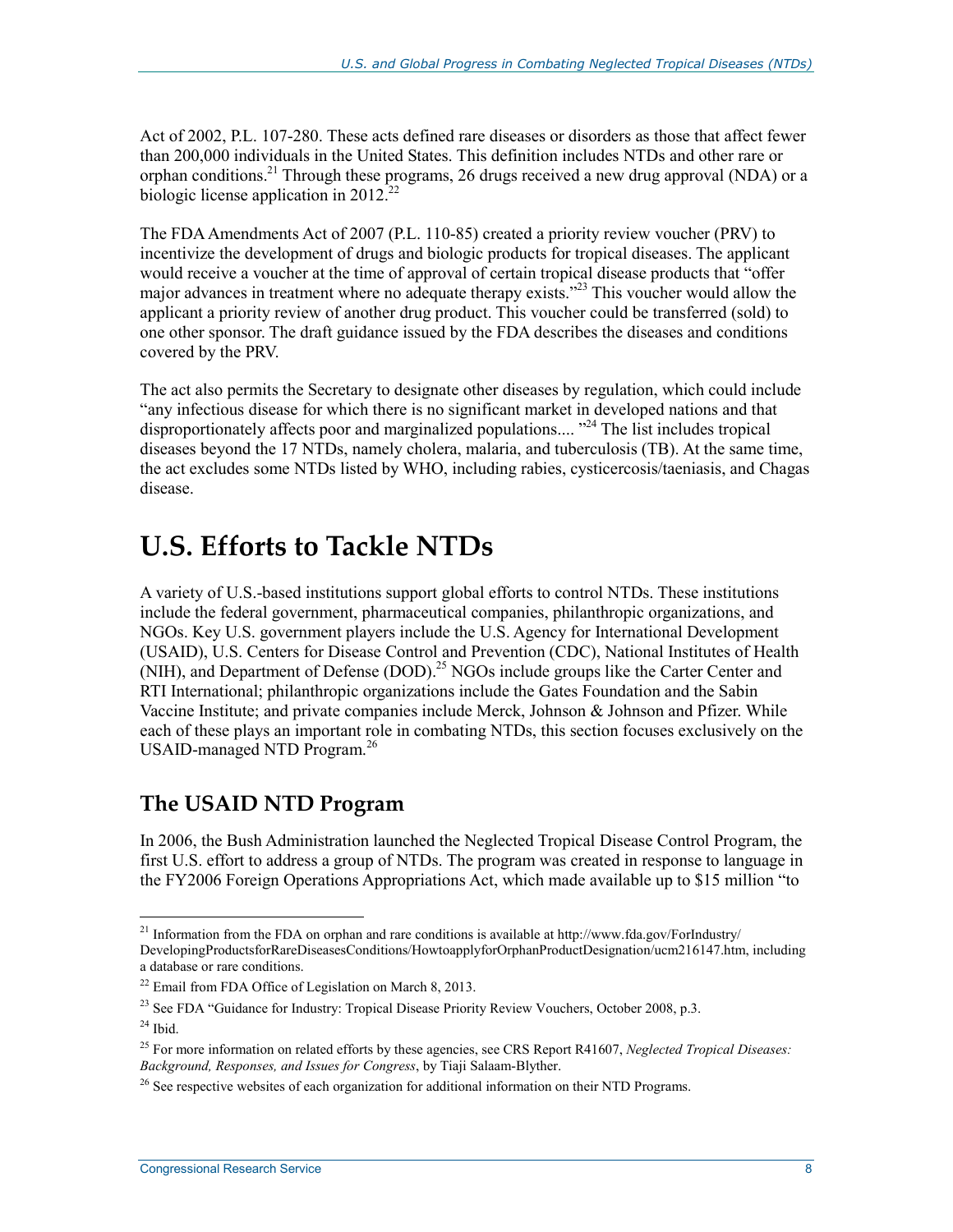support an integrated response to the control of neglected diseases including intestinal parasites [STH], schistosomiasis, lymphatic filariasis, onchocerciasis, trachoma and leprosy."27 The language signaled congressional support for calls to integrate and expand access to drugs for the seven most common NTDs. Until that time, most countries and their implementing partners focused on tackling a single NTD. The NTD Program sought to document the feasibility of integrating treatment for several NTDs and expanding this strategy. At the outset, the NTD program aimed to support the provision of 160 million NTD treatments to 40 million people in 15 countries. In 2008, President George W. Bush reaffirmed his commitment to the program and proposed spending \$350 million over six years (from FY2008 through FY2013) on expanding the program to 30 countries.<sup>28</sup>

**Source: Created by** CRS from NTD Program website at http://www.neglecte ddiseases.gov/ approaches/ index.html, May 9, 2014.

During his first term, President Barack Obama named the NTD Program a priority. The Obama Administration announced several goals for addressing NTDs, including

• administer 1 billion NTD treatments,



#### **Figure 8. USAID NTD Program: FY2007-FY2013**

- halve the prevalence of the seven most common NTDs by 2013,
- eliminate leprosy in all endemic countries and onchocerciasis in Latin America by 2016, and
- eliminate lymphatic filariasis globally by 2017.

250

On May 8, 2014, the Obama Administration announced that it had administered its one billionth NTD treatment, reaching 465 million people and surpassing one of its goals.<sup>29</sup> From FY2007 through FY2013, USAID spent more than \$370 million on global NTD programs (**Figure 8**). In FY2014, Congress appropriated \$100 million for NTD programs and the Administration requests \$86.5 million for NTD programs in FY2015. A map of the countries receiving USAID support for combating NTDs is in **Appendix B**.

1

 $^{27}$  Section 593, P.L. 109-102, FY2006 Foreign Operations Appropriations.

<sup>&</sup>lt;sup>28</sup> See White House, "President Bush Announces New Global Initiative To Combat Neglected Tropical Diseases," press release, February 20, 2008.

<sup>29</sup> USAID NTD website, http://www.neglecteddiseases.gov/, May 9, 2014.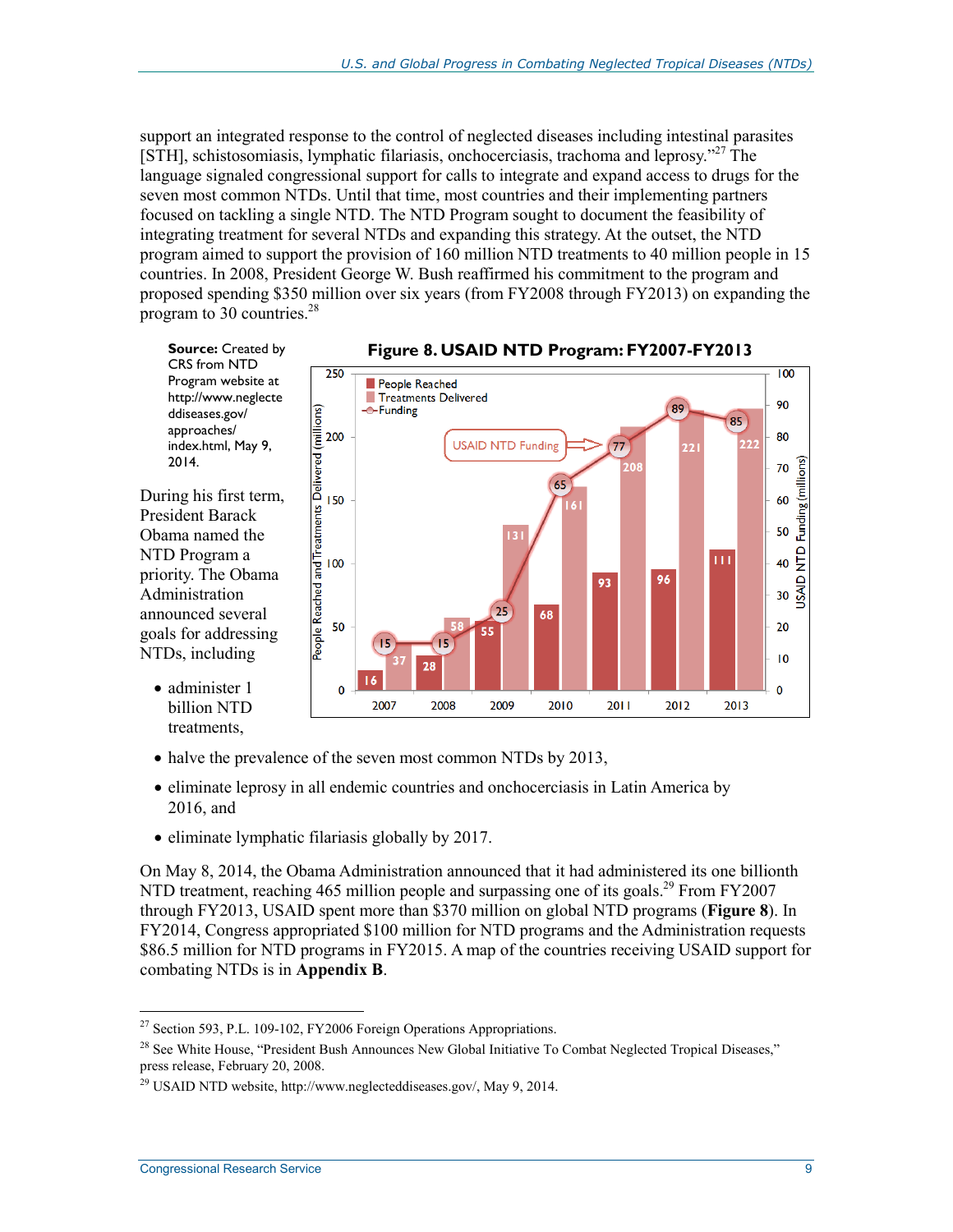# **Issues for Congress**

The international community has made substantial progress in combating select neglected tropical diseases. Some NTDs have been tackled more effectively than others. Guinea worm disease, for example, is on the cusp of eradication and with expanding mass drug administration campaigns, the prevalence of several NTDs is declining, particularly in Latin America. Despite these advancements, WHO cautions in the 2020 Roadmap that these diseases cannot be banished without expanding global access to clean water and sanitation, improving hygiene practices, strengthening local health capacity (veterinary as well as human), and intensifying case detection and management.

The United States has played an important role in combating NTDs and will likely be a central player in global efforts to advance the 2020 NTD goals. The section below discusses a range of issues U.S. and international organizations may face as they attempt to reach the WHO 2020 goals, as well as those set by the Administration (see "U.S. Efforts to Tackle NTDs"). Some of the discussion includes an analysis of steps the  $113<sup>th</sup>$  Congress might consider.

### **Accessing Clean Water and Sanitation**

Transmission of most NTDs is facilitated by insufficient access to clean water, sanitation, and hygiene (WASH).<sup>30</sup> An estimated 880 million children are carrying soil-transmitted helminths, for example, which are spread primarily through openly defecating on the ground. Eggs of these intestinal worms, which account for roughly 80% of NTDs, can persist in the environment for many years.

Experts at the CDC assert that WASH should be a central component of any effective and Experts at the CDC assert that Wilder should be a central component of  $m<sub>2</sub>$  controlling sustainable approach to controlling NTDs.<sup>31</sup> One estimate indicates that improved sanitation and water safety can reduce the prevalence rates of other NTDs as well, including schistosomiasis and blinding trachoma.<sup>32</sup> Water and sanitation improvement are particularly important when addressing pathogens that cannot be eliminated by drugs alone, such as STH and schistosomiasis.

Several experts urge greater investments in water and sanitation and see attainment of global water and sanitation goals as an important step towards eliminating NTDs.<sup>33</sup> Through the Millennium Development Goals (MDGs), the international community sought to halve the share of people without access to clean water and basic sanitation by  $2015^{34}$  WHO estimated that

<u>.</u>

 $30$  For more information on U.S. and international efforts to improve access to clean water and sanitation, see CRS Report R42717, *Global Access to Clean Drinking Water and Sanitation: U.S. and International Programs*, by Tiaji Salaam-Blyther.

<sup>31</sup> See CDC, *WASH Away Neglected Tropical Diseases*, Activity Summary, June 2010, http://www.cdc.gov/ healthywater/pdf/global/programs/wash-away-ntd-summary.pdf and CDC, *WASH Away Neglected Tropical Diseases*, Program in Brief, June 2010.

<sup>32</sup> Philip Musgrove and Peter Hotez, "Turning Neglected Tropical Diseases Into Forgotten Maladies," *Health Affairs*, vol. 28, no. 6 (November/December 2009), p. 1698.

<sup>&</sup>lt;sup>33</sup> Burton Singer, "Viewpoint by Burton Singer: Bring Back Primary Prevention for Relieving the Burden of NTDs," *PLoS Medicine*, vol. 7, no. 5 (May 2010), p. e1000255; and TR Burkot et al., "The Argument for Integrating Vector Control with Multiple Drug Administration Campaigns to Ensure Elimination of Lymphatic Filariasis," *Filaria Journal*, vol. 5, no. 10 (August 2006).

<sup>&</sup>lt;sup>34</sup> The United Nations (U.N.) General Assembly adopted a declaration in 2000, which among other things, committed (continued...)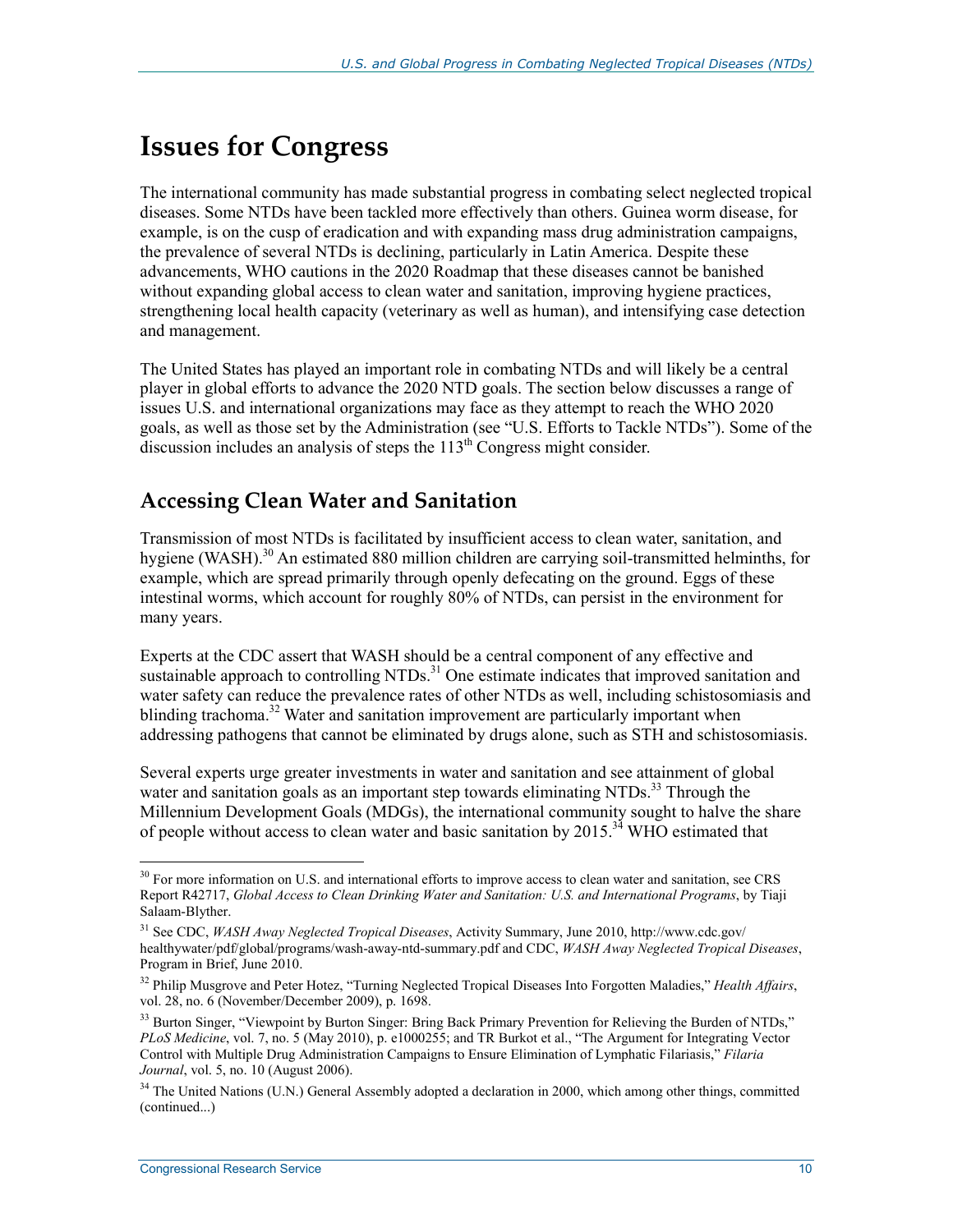between 2005 and 2015, it would cost \$72 billion annually to implement and maintain enough water and sanitation schemes to meet global water and sanitation targets, of which \$54 billion would need to be spent on maintaining the systems.<sup>35</sup> In 2010, members of the Organization for Economic Cooperation and Development (OECD) committed \$7.8 billion towards improving global access to clean drinking water and sanitation.<sup>36</sup> U.S. and global investments in sanitation would need to increase significantly to meet this funding gap.

#### **Integrating the U.S. NTD Program**

Investments in WASH are considered important, as mass drug administration campaigns cannot be used in isolation to eliminate NTDs. The process of combating diseases by combining responses by practitioners across sectors, particularly those related to health, agriculture, water, construction, and waste disposal, is known as integrated vector management. Indeed, the United States was unable to control hookworm (an STH) within its own borders until the early 1900s, when an integrated vector management (IVM) approach was applied.<sup>37</sup>

Documents by the Administration maintain the NTD Program is part of a complete package of services the United States provides to improve the health of women and children across sectors.<sup>38</sup> The Administration intends, for example, to expand the provision of drugs that treat STH in children within USAID-supported education programs.<sup>39</sup> Similarly, the Obama Administration underscores the intersection between water and sanitation and categorizes it as a "cross-cutting area" under global health. Nonetheless, in reports to Congress on progress towards advancing global health (through congressional budget justifications, for example) the Administration provides little information about how water and sanitation programs advance global health efforts or how they are integrated within global health projects.

The structure of the FY2013 Foreign Operations budgetary request suggests some separation between these activities. Requests for water programs are made across a variety of accounts,

<sup>(...</sup>continued)

member states to advance health development around the world. See, *United Nations Millennium Declaration*, September 18, 2000, http://www.un.org/millennium/declaration/ares552e.pdf. Shortly thereafter, delegates developed the *Millennium Development Goals* (MDGs) to guide attainment of the priorities outlined in the Millennium Declaration. The eight MDGs are: (MDG1) eradicate poverty and hunger, (MDG2) achieve universal primary education, (MDG3) promote gender equality and empower women, (MDG4) reduce child mortality by two-thirds, (MDG5) reduce maternal mortality by two-thirds, (MDG6) combat HIV/AIDS, malaria, and other diseases, (MDG7) ensure environmental sustainability, and (MDG8) develop a global partnership for development. MDG7 includes the water and sanitation targets.

<sup>&</sup>lt;sup>35</sup> Guv Hutton and Jamie Bartram, *Regional and Global Costs of Attaining the Water Supply and Sanitation Target of the Millennium Development Goals*, WHO, 2008, p. iv, http://www.who.int/water\_sanitation\_health/ economic\_mdg\_global\_costing.pdf.

<sup>36</sup> OECD, *Aid Activity Database*, http://stats.oecd.org/Index.aspx, July 31, 2012. For more information on U.S. spending on improving global access to water and sanitation, see CRS Report R42717, *Global Access to Clean Drinking Water and Sanitation: U.S. and International Programs*, by Tiaji Salaam-Blyther.

 $37$  In the early 1900s, the Rockefeller Foundation and its implementing partners combined wide-scale sanitation projects with drug administration and public education to eliminate hookworm infections, which plagued much of the southeastern United States at the time. For more on this approach, see E.A. Alderman et al., *The Rockefeller Sanitary Commission for the Eradication of Hookworm Disease* (Washington, DC: Offices of the Commission, 1915). This book is available on-line at http://www.archive.org/details/cu31924005710839.

<sup>38</sup> Department of State, *Implementation of the Global Health Initiative: Consultation Document*, February 2010, p. 20. 39 Ibid., p. 15.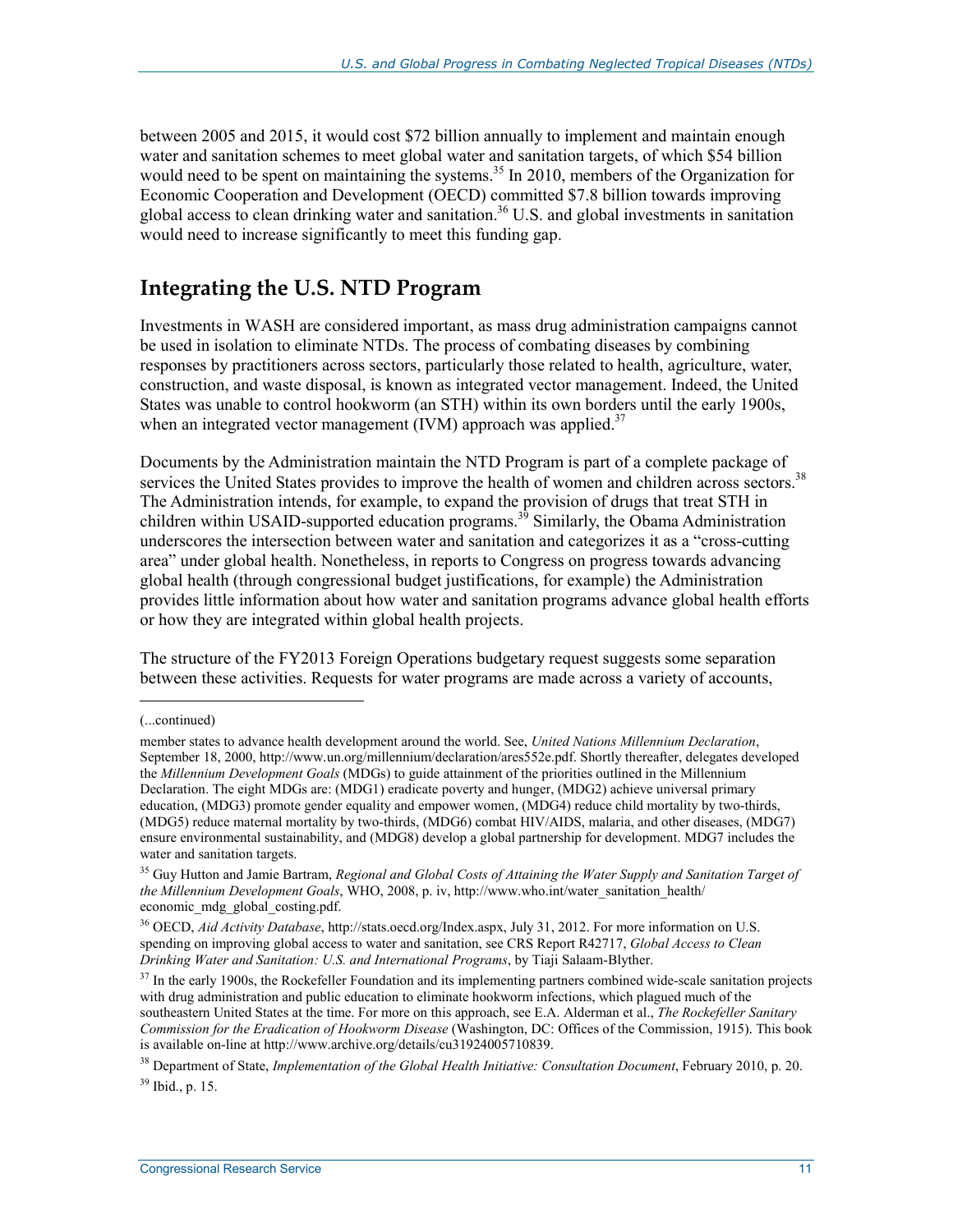primarily Development Assistance (DA) and Economic Support Fund (ESF). In FY2013, for example, the Administration requested only 12% of water and sanitation funds through the Global Health Programs account and 76% through the DA and ESF accounts. These two accounts support a wide range of governance and economic development activities, which do not typically focus on health objectives.

Despite the limitations of mass drug administration, the U.S. NTD Program focuses almost exclusively on MDA. Administration officials recognize the importance of a comprehensive NTD Program, but maintain that "the directive from Congress was to focus on mass drug administration. [G]iven the limited resources, [MDA] is the most efficient and cost-effective way to control [and] eliminate these diseases."<sup>40</sup> The  $113<sup>th</sup>$  Congress might debate the merits of applying an intersectoral approach to the NTD Program. Broadening the U.S. approach may not necessarily entail raising spending, but could involve improving the integration of U.S. health and development programs. The  $113<sup>th</sup>$  Congress could, for example, request information on how key leaders at USAID (e.g., the Deputy of the Global Health Initiative and the Water Coordinator) coordinate their programs.

### **Strengthening Health Systems**

Although pharmaceutical companies have donated sufficient supplies of NTD medicines, more than 60% of those in need of NTD treatment lack access to the drugs. Broader issues associated with weak health systems within endemic countries can affect the delivery of drugs and the effectiveness of NTD programs.<sup>41</sup> Since many endemic countries are largely responsible for disseminating the donated medicines, human resource constraints and supply chain deficiencies inhibit supply of the drugs and leave many without access to treatment. Streamlining and simplifying treatments are becoming increasingly important.<sup>42</sup> The international community is increasingly integrating treatments and services, particularly for multiple diseases that can be treated with one pill. Lymphatic filariasis and the three most common intestinal worms, for example, can be treated with the same medication. Health providers are partnering with schools to couple LF and STH treatment with school feeding programs. Some are concerned, however, that deworming treatment rates are declining among children who are not yet old enough to attend school (**Figure B-2**).

Weak veterinary and public health systems limit the ability of several affected countries to enhance NTD programs or maintain them after international support wanes. Many critics of "vertical" or "disease-specific" programs see the poor conditions of health systems in several developing countries as an outcome of the burgeoning investments in vertical disease programs. One argument is that disease-specific efforts divert investments from the very public health systems that are needed to support vertical programs. Supporters of disease-specific initiatives argue, on the other hand, that such activities facilitate dramatic, measurable progress. Advocates of this approach point to dramatic reductions in recent years of deaths associated with HIV/AIDS and malaria. The merits of vertical disease programs have been long debated in the global health community and evidence supports both sides of the debate.

<sup>1</sup> 40 Emily Wainwright, USAID, Senior Operations Advisor, Neglected Tropical Diseases Program, December 27, 2012.

<sup>&</sup>lt;sup>41</sup> See WHO Report on Infectious Diseases, "Removing Obstacles to Healthy Development," http://www.who.int/ infectious-disease-report/pages/textonly.html. For more information on these issues see CRS Report R41607, *Neglected Tropical Diseases: Background, Responses, and Issues for Congress*, by Tiaji Salaam-Blyther.

 $42$  Ibid.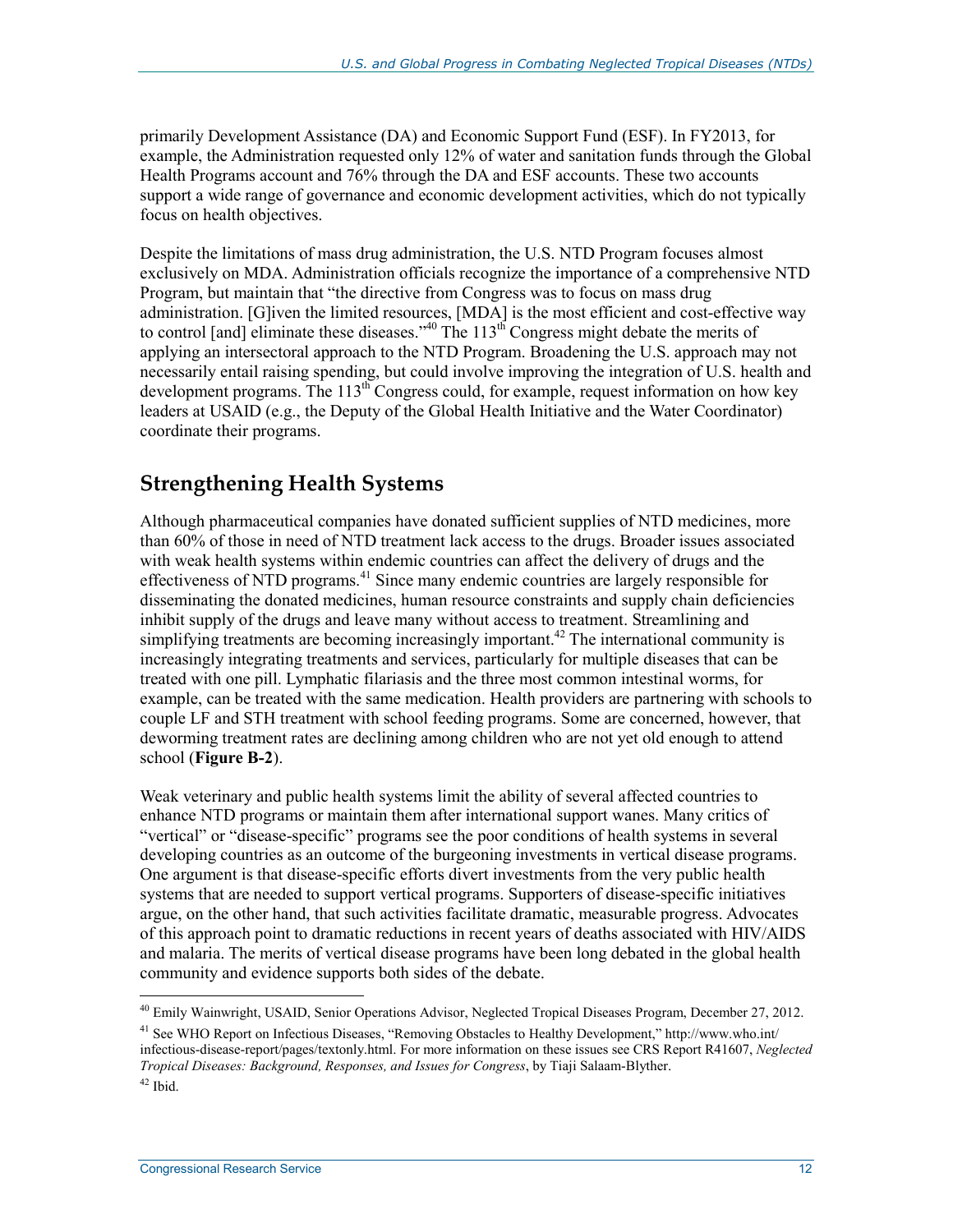### **Addressing Research and Development Needs43**

Despite support by health analysts and scientists for increasing drug and vaccines for NTDs,<sup>44</sup> funding for pharmaceutical R&D is considered by many to be insufficient.<sup>45</sup> To date, efforts to encourage private development of NTD vaccines and drugs have met tepid responses, due in part to the belief that there is no viable commercial market for these products.<sup>46</sup> It is widely understood that NTDs affect primarily the poorest in developing countries, most of whom lack resources to afford drugs. Without guarantees of cost recovery, drug manufacturers appear reluctant to initiate the lengthy, and potentially costly, discovery process.<sup>47</sup> Estimates indicate that the average time for a drug to reach approval in the United States ranges from 6 to 10 years.<sup>48</sup>

Some analysts question whether the PRV provides sufficient financial incentives for NTD products.<sup>49</sup> To date, only two companies have received the voucher, Novartis (for the drug Coartem, which treats malaria) and Johnson and Johnson (for the drug Sirturo, which treats drugresistant TB). Novartis failed to see any market return on its voucher as it used the voucher for a product whose new drug application failed to win FDA approval.<sup>50</sup> Johnson & Johnson has not yet used its voucher, which it earned in 2012. Some market analysts believe that the utility of the voucher will remain uncertain until a PRV is sold and has a clear market value.<sup>51</sup> It remains to be seen whether the PRV, on its own, will provide a strong enough incentive to encourage drug development.<sup>52</sup> For example, in the development of Sirturo, Johnson and Johnson applied for a PRV as well as two other FDA development incentives.<sup>53</sup>

Congressional interest in this issue may focus on the strategic investments that could spur added drug treatments, vaccines, and diagnostic tools. For example, some might prioritize NTDs with serious clinical outcomes that are difficult to treat and manage (e.g., Buruli ulcer, Chagas disease,

<sup>1</sup> <sup>43</sup> Judith Glassgold, former Specialist in Health Policy, contributed to this section.

<sup>44</sup> P. Hotez et al., "Control of Neglected Tropical Disease," *New England Journal of Medicine*, vol. 357, no 10, (2007), pp. 1018-1027.

<sup>&</sup>lt;sup>45</sup> Global Challenges in Global Health, "New Approaches in Model Systems, Diagnostics, and Drugs for Specific Neglected Tropical Diseases," September 2012.

<sup>46</sup> A.S. Robertson et al., "The Impact of the US Priority Voucher on Private Sector Investment in Global Health Research and Development," *PLOS Neglected Tropical Diseases*, vol. 6, no. 8 (August, 2012), pp. 1750-1755; P. Trouiller et al., "Drug Development for Neglected Diseases: A Deficient Market and a Public-Health Failure," *Lancet*, vol. 359, no. 9324 (2002), pp. 2188-2194.

 $47$  Ibid.

<sup>&</sup>lt;sup>48</sup> R. Stefanakis et al., "Analysis of Neglected Tropical Disease Drug and Vaccine Development Pipelines to Predict Issuance of FDA Priority Review Vouchers over the Next Decade," *PLOS Neglected Tropical Diseases*, October 25, 2012.

<sup>&</sup>lt;sup>49</sup> W. Noor, Placing Value on FDA's Priority Review Vouchers," In Vivo, vo. 27, no. 9, (September 2009), http://www.imshealth.com/imshealth/Global/Content/Document/Placing\_Value\_on\_FDA\_Priorities.pdf; A.S. Robertson et al., "The Impact of the US Priority Voucher on Private Sector Investment in Global Health Research and Development," *PLOS Neglected Tropical Diseases*, vol. 6, no. 8 (August, 2012), pp. 1750-1755.

 $50$  A.S. Robertson et al., "The Impact of the US Priority Voucher on Private Sector Investment in Global Health Research and Development," *PLOS Neglected Tropical Diseases*, vol. 6, no. 8 (August, 2012), pp. 1750-1755.  $51$  Ibid.

 $52$  A.S. Robertson et al., "The Impact of the US Priority Voucher on Private Sector Investment in Global Health Research and Development," *PLOS Neglected Tropical Diseases*, vol. 6, no. 8 (August, 2012), pp. 1750-1755.

 $53$  Sirturo used the fast track program, PRV, and orphan-product designation. See http://www.fda.gov/NewsEvents/ Newsroom/PressAnnouncements/ucm333695.htm.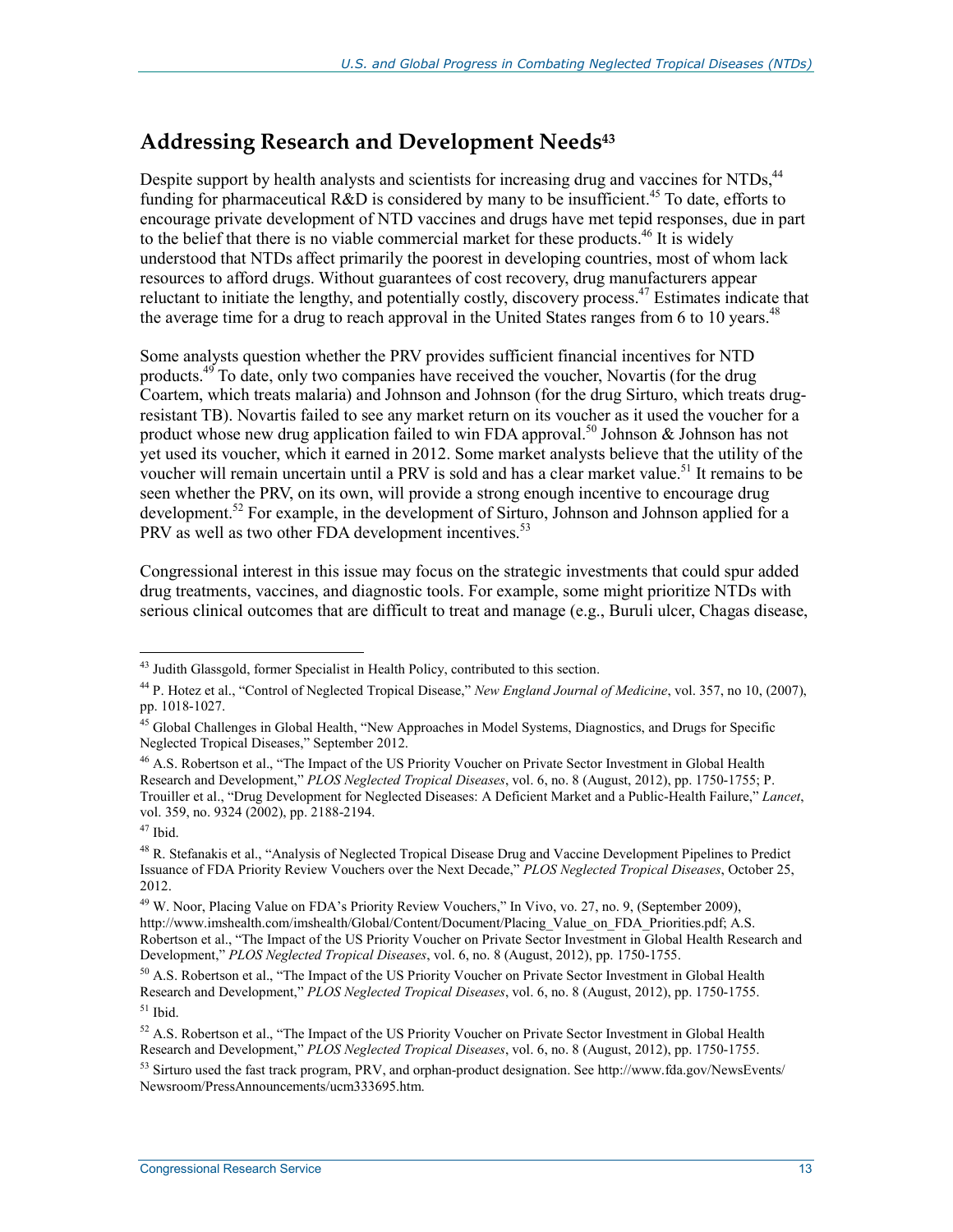human African trypanosomiasis, the leishmaniases, leprosy and yaws). Others might focus on diseases that lack any drug treatment, such as dengue, or diseases that affect the greatest number of individuals, such as STH. Vaccines do not exist for NTDs except for rabies, and diagnostic measures are limited, so that vaccines could be prioritized. There is a case for developing diagnostic tools for diseases that are difficult to detect, such as Buruli ulcer.<sup>54</sup> Finally, another potential investment could advance promising treatments that are already in development, such as a vaccine for certain filarial infections (onchocerciasis and lymphatic filariasis).<sup>55</sup>

<sup>1</sup> 54 WHO, see http://www.who.int/mediacentre/factsheets/fs199/en/.

<sup>55</sup> G. Dakshinamoorthy et al., "Multivalent Fusion Protein Vaccine for Lymphatic Filariasis," *Vaccine*, vol. 31, no. 12, (March 15, 2012), pp. 1616-1622; S. A. Babayan, J.E. Allen, and D.W. Taylor, "Future Prospects and Challenges of Vaccines Against Filariasis," *Parasitic Immunology*, vol. 34, no. 5 (May 2012), pp. 243-253.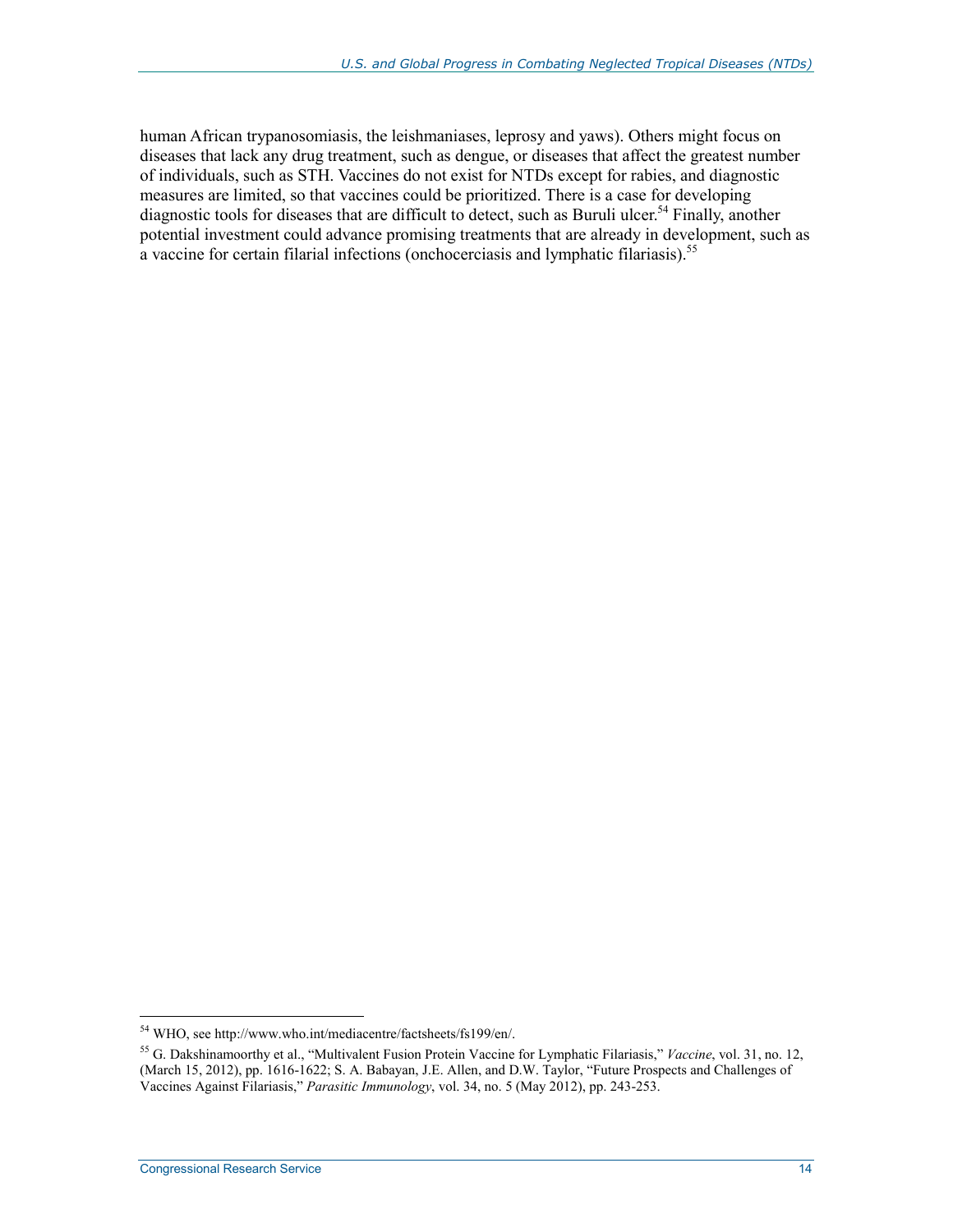# **Appendix A. London Declaration: Table of Donor Commitments**

| <b>NTD Disease</b>   | <b>Activity</b>                                                                                                                                                                                                                                                                                    | <b>Financial Commitment</b>                                 | <b>Contributor</b>                                      |
|----------------------|----------------------------------------------------------------------------------------------------------------------------------------------------------------------------------------------------------------------------------------------------------------------------------------------------|-------------------------------------------------------------|---------------------------------------------------------|
|                      | Outline disease-specific goals and strategies for control and elimination                                                                                                                                                                                                                          |                                                             | World Health Organization (WHO)                         |
|                      | Research and develop new programs and country-specific approaches for combating Guinea worm<br>disease, lymphatic filariasis, river blindness, schistosomiasis, blinding trachoma, visceral leishmaniasis                                                                                          | £195 million 2011-2015                                      | U.K. Department for International<br>Development (DFID) |
|                      | Maintain support in over 20 countries; expand support to include Mozambique, Senegal, Cambodia                                                                                                                                                                                                     | Build on U.S. \$301 million<br>investment since 2006        | U.S. Agency for International<br>Development (USAID)    |
|                      | Overcome barriers to success to achieve the control and elimination of targeted NTDs by 2020                                                                                                                                                                                                       | \$363 million over five years                               | <b>Bill and Melinda Gates Foundation</b>                |
|                      | Expand work in NTD control and program enhancement                                                                                                                                                                                                                                                 | \$5 million to selected sites in<br>the Americas and Africa | Mundo Sano                                              |
| <b>Multiple NTDs</b> | Country level: build stronger community health systems and integrate NTD elimination and control.<br>Regional level: oversee finances for trust fund to fight river blindness in Africa and partner with other<br>entities to expand trust fund to eliminate or control preventable NTDs in Africa | \$120 million                                               | <b>World Bank</b>                                       |
|                      | Apply WHO recommendations for implementing coordinated NTD plan                                                                                                                                                                                                                                    |                                                             | <b>Brazil</b>                                           |
|                      | Implement fully integrated, multi-sectoral NTD plan; reach full geographic coverage of all endemic<br>areas for lymphatic filariasis, STH, and schistosomiasis; map and reach full geographic coverage of<br>trachoma by 2018; build capacity for surveillance and action to sustain gains from PC |                                                             | Mozambique                                              |
|                      | Implement integrated plan to control and eliminate NTDs                                                                                                                                                                                                                                            |                                                             | Tanzania                                                |
|                      | Implement integrated plan to control and eliminate NTDs                                                                                                                                                                                                                                            |                                                             | Bangladesh                                              |
|                      | Consider use of Ivermectin for other NTDs                                                                                                                                                                                                                                                          |                                                             | Merck                                                   |
|                      | Provide third parties, including Drugs for Neglected Diseases initiative (DNDi), access to selected<br>substances out of compound libraries to find new NTD treatments                                                                                                                             |                                                             | <b>Bayer</b>                                            |
|                      | Provide third parties, including DNDi, access to selected proprietary compound libraries to develop<br>new medicines for certain NTDs                                                                                                                                                              |                                                             | <b>Bristol-Myers Squibb</b>                             |
|                      | Donate Azithromycin to a study on the potential for the drug to reduce mortality in young children                                                                                                                                                                                                 |                                                             | Pfizer                                                  |
|                      | Mobilize resources from individual, foundation, and corporate donors to fund NTD treatments, fund<br>mapping initiatives, and fill programming gaps                                                                                                                                                | \$30 million                                                | <b>END Fund</b>                                         |

#### **Table A-1. London Declaration: Table of Donor Commitments**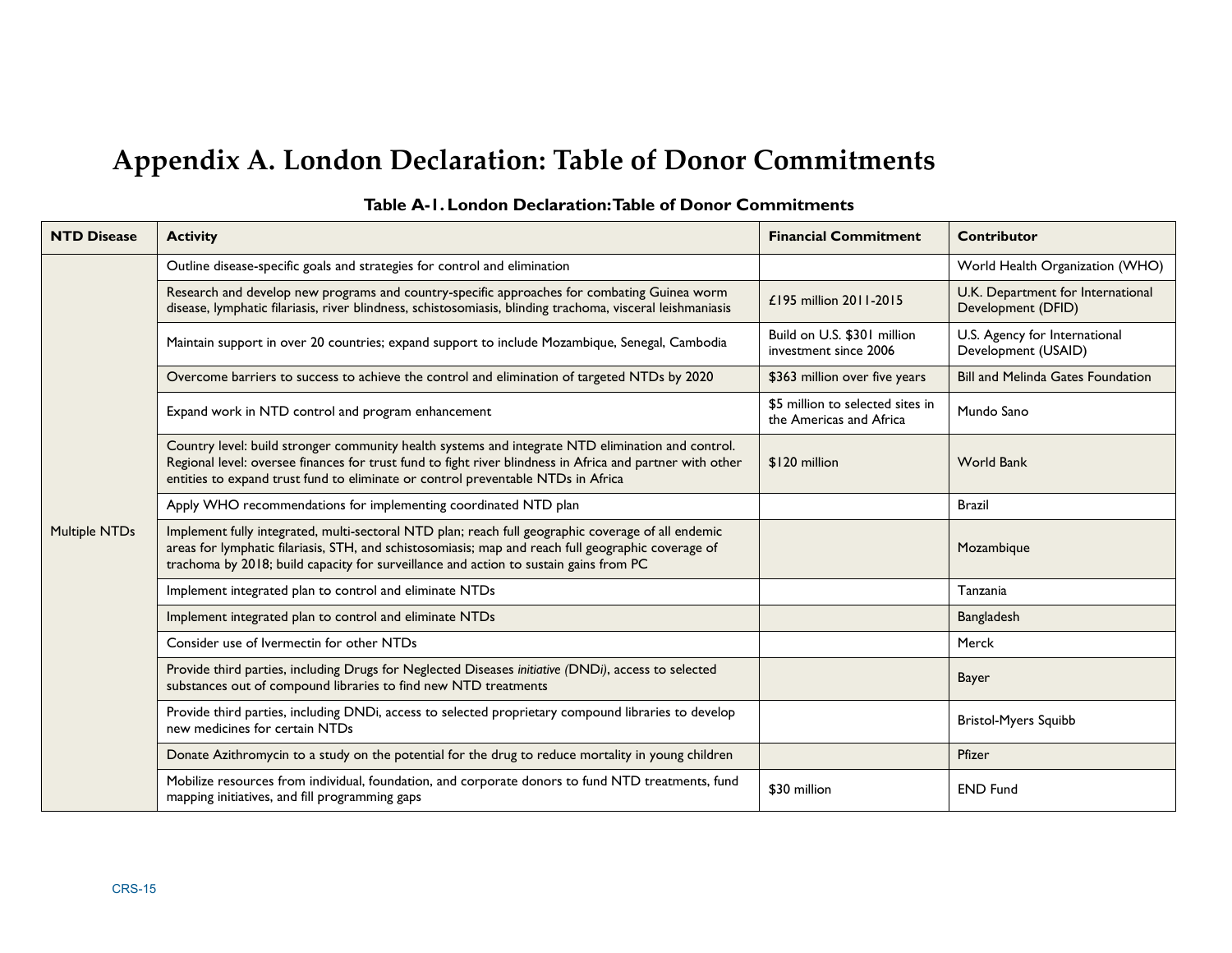| <b>NTD Disease</b>                                   | <b>Activity</b>                                                                                                                                                                                                                                                                                                                                                                                      | <b>Financial Commitment</b>                                                                                                                                      | <b>Contributor</b>                                                                        |
|------------------------------------------------------|------------------------------------------------------------------------------------------------------------------------------------------------------------------------------------------------------------------------------------------------------------------------------------------------------------------------------------------------------------------------------------------------------|------------------------------------------------------------------------------------------------------------------------------------------------------------------|-------------------------------------------------------------------------------------------|
| Blinding<br>Trachoma                                 | Elimination of trachoma in China                                                                                                                                                                                                                                                                                                                                                                     | \$6.9 million                                                                                                                                                    | Pfizer                                                                                    |
|                                                      | Continued donation of Azithromycin for blinding trachoma until at least 2020                                                                                                                                                                                                                                                                                                                         | \$4 million                                                                                                                                                      | Lions Clubs International<br>Foundation                                                   |
|                                                      | Elimination of trachoma in Commonwealth countries                                                                                                                                                                                                                                                                                                                                                    | \$60 million                                                                                                                                                     | Queen Elizabeth Diamond Jubilee<br>Trust                                                  |
|                                                      | Elimination of trachoma                                                                                                                                                                                                                                                                                                                                                                              | \$12 million                                                                                                                                                     | Conrad N. Hilton Foundation                                                               |
|                                                      | Double existing annual donation of Nifurtimox to 1 million tablets through 2020                                                                                                                                                                                                                                                                                                                      |                                                                                                                                                                  | Bayer                                                                                     |
| <b>Chagas Disease</b>                                | Provide DNDi targeted access to proprietary compound libraries to develop new medicines                                                                                                                                                                                                                                                                                                              |                                                                                                                                                                  | Abbot, AstraZeneca, Eisai,<br>GlaxoSmithKline, MSD, Novartis,<br>Pfizer, and Sanofi       |
| Guinea worm<br>disease                               | Fill global funding gap                                                                                                                                                                                                                                                                                                                                                                              | Gates Foundation (\$23.3<br>million); DFID (£20million);<br>United Arab Emirates (\$10<br>million); Children's<br>Investment Fund Foundation<br>$($6.7$ million) | DFID, Gates Foundation, United<br>Arab Emirates, Children's<br>Investment Fund Foundation |
| Leprosy                                              | Extend existing donation of rifampicin, clofazimine, and dapsone through 2020 in quantities requested<br>by WHO                                                                                                                                                                                                                                                                                      |                                                                                                                                                                  | Novartis                                                                                  |
|                                                      | Organize multi-stakeholder initiative to intensify leprosy control efforts                                                                                                                                                                                                                                                                                                                           |                                                                                                                                                                  | Novartis                                                                                  |
| Lymphatic<br><b>Filariasis</b>                       | Provide 120 million DEC tablets to WHO for its Global Lymphatic Filariasis Elimination program;<br>ensure a sufficient supply of DEC from 2012 through 2020                                                                                                                                                                                                                                          |                                                                                                                                                                  | Gates Foundation, Eisai, and Sanofi                                                       |
|                                                      | Donate 2.2 billion tablets of DEC from 2014-2020                                                                                                                                                                                                                                                                                                                                                     |                                                                                                                                                                  | Eisai                                                                                     |
|                                                      | Maintain annual donation of 600 million tablets of Albendazole indefinitely                                                                                                                                                                                                                                                                                                                          |                                                                                                                                                                  | GlaxoSmithKline                                                                           |
| Lymphatic<br>Filariasis and<br><b>Onchocerciasis</b> | Repurpose Flubendazole to kill adult worms associated with lymphatic filariasis and river blindness;<br>conduct drug reformulation studies; provide expertise for pre-clinical development and provide<br>technical and supply assistance. If pre-clinical development is successful, Johnson & Johnson will co-<br>fund clinical development; obtain regulatory approval; provide technical support |                                                                                                                                                                  | Abbot, DNDi, Johnson & Johnson,<br>Pfizer                                                 |
|                                                      | Provide DNDi with access to proprietary compound libraries to develop new medicines that kill adult<br>worms associated with lymphatic filariasis and river blindness                                                                                                                                                                                                                                |                                                                                                                                                                  | AstraZeneca, Johnson & Johnson,<br>Novartis, Sanofi                                       |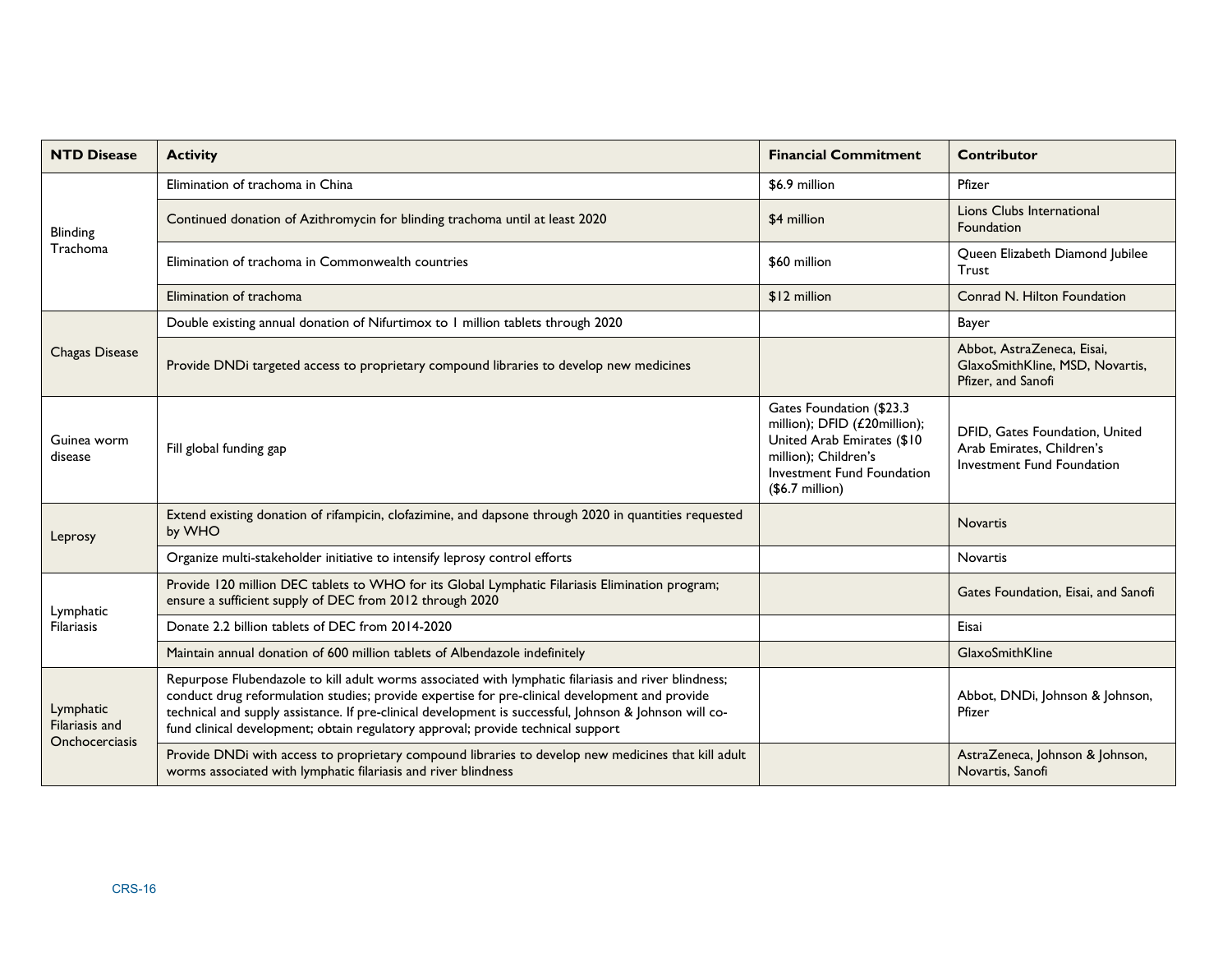| <b>NTD Disease</b>                | <b>Activity</b>                                                                                                                                                                             | <b>Financial Commitment</b>               | <b>Contributor</b>                                                                         |
|-----------------------------------|---------------------------------------------------------------------------------------------------------------------------------------------------------------------------------------------|-------------------------------------------|--------------------------------------------------------------------------------------------|
|                                   | Increase annual donation of Praziquantel from 25 million to 250 million tablets/year indefinitely                                                                                           |                                           | Merck KGaA                                                                                 |
|                                   | Develop child-friendly formulation of Praziquantel                                                                                                                                          |                                           |                                                                                            |
| <b>Onchocerciasis</b>             | End onchocerciasis transmission in Cameroon                                                                                                                                                 | \$1 million                               | Lions Club International Foundation                                                        |
| <b>River Blindness</b>            | Maintain unlimited donation of Ivermectin indefinitely                                                                                                                                      |                                           | <b>MSD</b>                                                                                 |
| Schistosomiasis                   | Provide financial support for a WHO school-based schistomiasis program                                                                                                                      |                                           | Merck KGaA                                                                                 |
|                                   | Extend existing donations of related treatments through 2020                                                                                                                                |                                           | Sanofi                                                                                     |
|                                   | Extend existing donations of related treatments through 2020                                                                                                                                |                                           | Bayer                                                                                      |
| Human African<br>Trypanosomiasis  | Provide DNDi with access to proprietary compound libraries to develop new medicines                                                                                                         |                                           | Abbot, AstraZeneca, Eisai,<br>GlaxoSmithKline, MSD, Novartis,<br>Pfizer and Sanofi         |
|                                   | Partner with DNDi to develop a new oral drug candidate for sleeping sickness                                                                                                                |                                           | Sanofi                                                                                     |
|                                   | Logistical support to ensure drugs reach patients at point of care free of charge                                                                                                           |                                           |                                                                                            |
|                                   | Extend donation of 400 million Albendazole tablets/year through 2020                                                                                                                        |                                           | GlaxoSmithKline                                                                            |
|                                   | Extend donation of 200 million Mebendazole tablets/year to 2020                                                                                                                             |                                           | Johnson & Johnson                                                                          |
|                                   | Support programs, partnerships, and research to address intestinal worms                                                                                                                    | \$120 million and technical<br>assistance | Global Partnership for Education                                                           |
| Soil-Transmitted<br>Helminthiases | Technical assistance to national deworming programs, including improved monitoring and<br>evaluation and operational research aimed at exploring the possibility of elimination beyond 2020 | \$50 million                              | Children's Investment Fund<br>Foundation                                                   |
|                                   | Explore the feasibility of blocking transmission and mitigating the risks of drug resistance, as well<br>as helping build the evidence base for effective cross-sector approaches           | \$50 million                              | <b>Gates Foundation</b>                                                                    |
|                                   | Test strategies in partnership with local governments for deworming and combination treatments,<br>particularly in the Americas                                                             | \$8 million                               | Mundo Sano                                                                                 |
|                                   | Scale up deworming with vitamin A distributions and provide implementation support through<br>local partners to eligible pre-school children                                                | \$4.5 million                             | Vitamin Angels                                                                             |
| Visceral<br>Leishmaniasis         | Provide DNDi with access to proprietary compound libraries to develop new medicines                                                                                                         |                                           | Abbot, AstraZeneca, Eisai, Novartis,<br>Pfizer, Sanofi, GlaxoSmithKline, and<br><b>MSD</b> |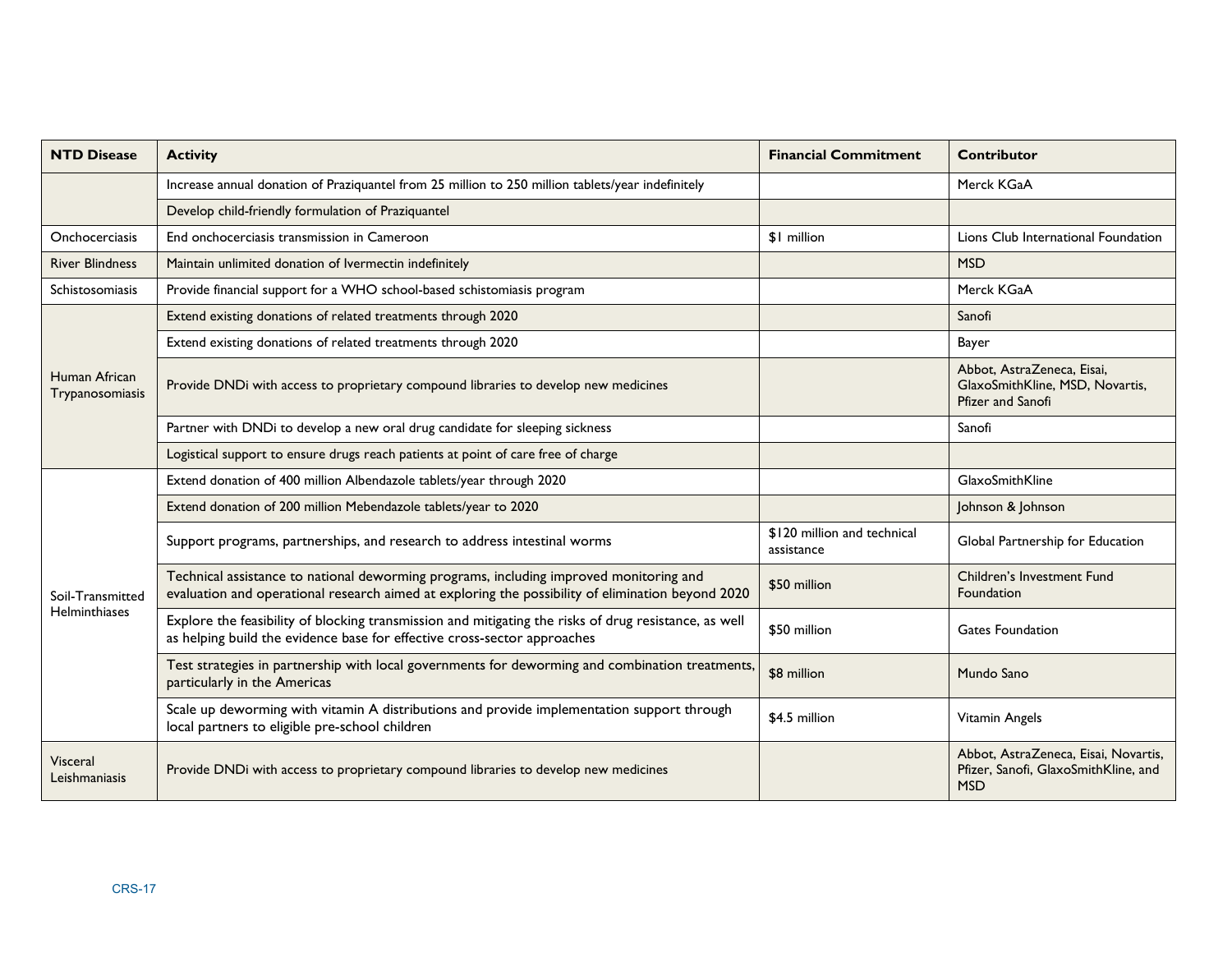| <b>NTD Disease</b> | <b>Activity</b>                                                                                                                                                                                                                           | <b>Financial Commitment</b> | <b>Contributor</b> |
|--------------------|-------------------------------------------------------------------------------------------------------------------------------------------------------------------------------------------------------------------------------------------|-----------------------------|--------------------|
|                    | Partner with DND to transform drug currently in trials for Chagas Disease as a new treatment for<br>leishmaniasis                                                                                                                         |                             | Eisai              |
|                    | Donate AmBisome for 50,000 patients in South Asia and East Africa from 2012-2017; continue<br>program to offer VL at cost; investigate and invest in technologies and process to reduce cost of<br>Ambisone in resource-limited countries |                             | Gilead             |
|                    | Develop new training tools for leishmaniasis care for health care providers and patients                                                                                                                                                  |                             | Sanofi             |

**Source:** Adapted by CRS from Uniting to Combat Neglected Tropical Diseases, *Table of Commitments*, January 30, 2012, http://www.unitingtocombatntds.org/ downloads/press/ntd\_event\_table\_of\_commitments.pdf.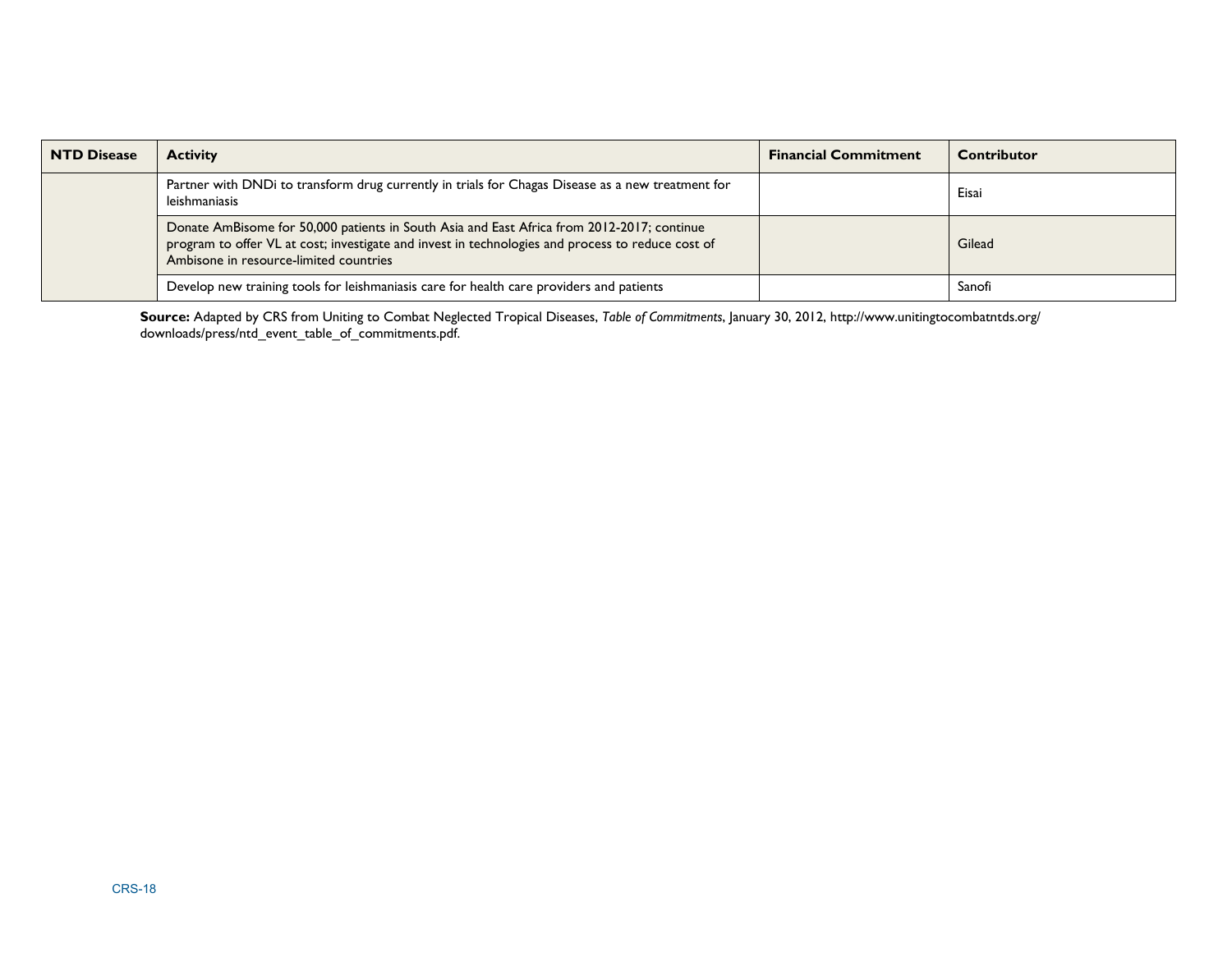# **Appendix B. Map of USAID NTD Program**



**Figure B-1. NTD Program Countries** 

**Source:** Adapted by CRS from USAID website on NTDs, http://www.neglecteddiseases.gov/countries/index.html, May 29, 2014.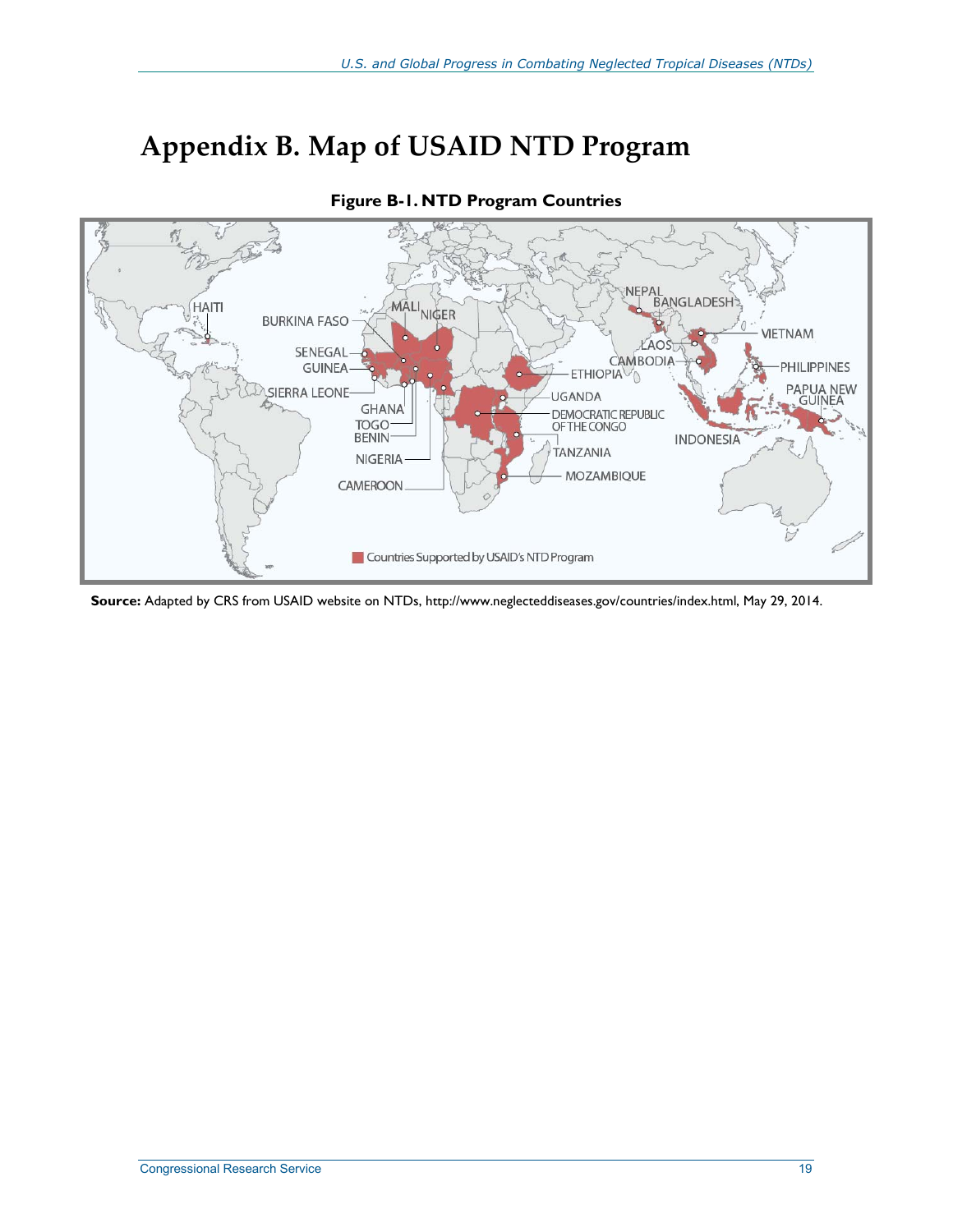

**Figure B-2. Deworming Treatment Access Trends: 2003-2012** 

**Source:** Created by CRS from WHO, "Soil-Transmitted Helminthiases: Number of Children Treated in 2012," *Weekly Epidemiological Record*, (March 28, 2014), Volume 13, Number 89, pp. 133-140.

**Notes:** Coverage refers to the percent of people who are in need of treatment who receive it.

**Acronyms:** lymphatic filariasis (LF).